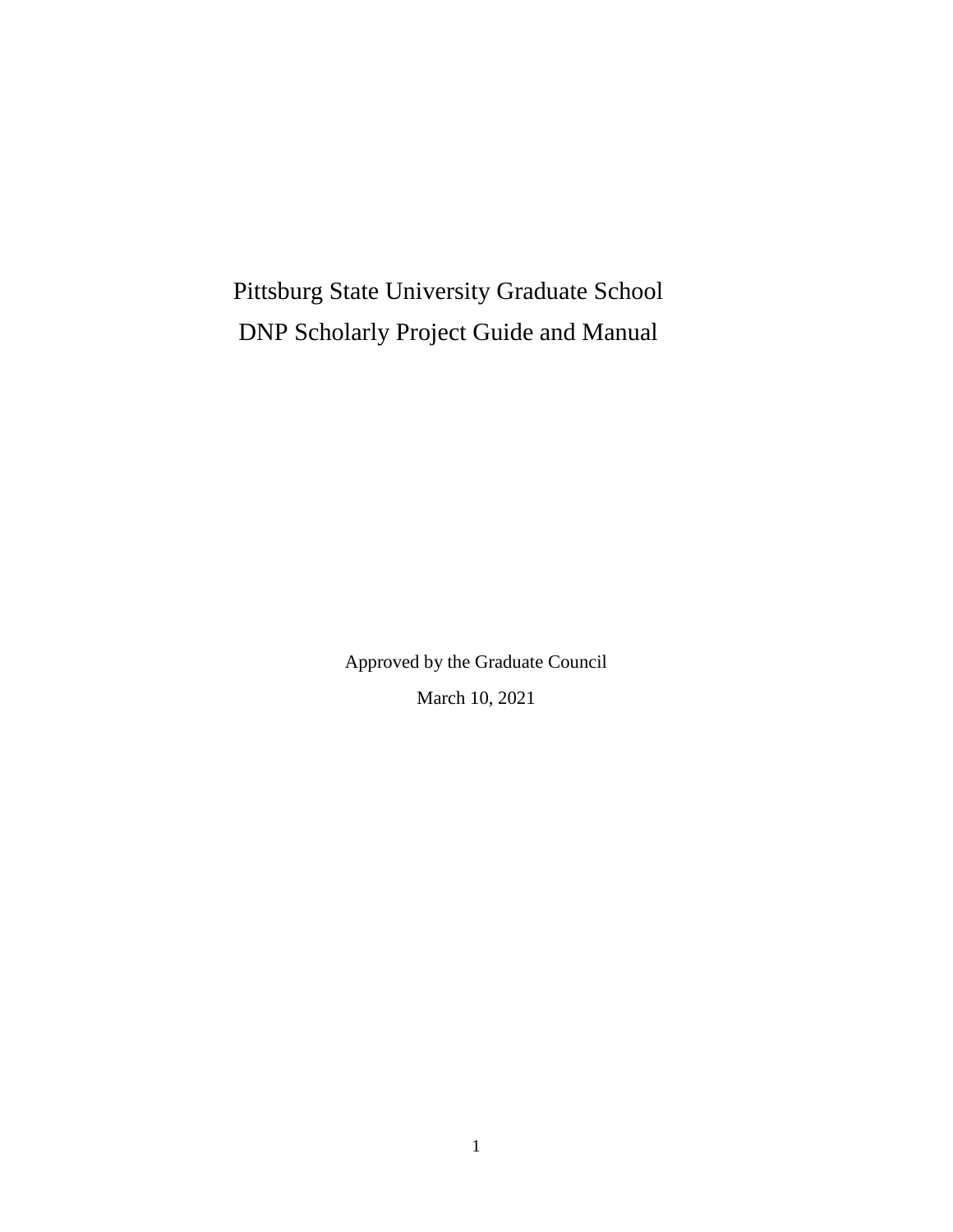To minimize confusion, this document is the compilation of two separate documents – The DNP Scholarly Project Manual and the DNP Scholarly Project Guide. The technical requirements for the Scholarly Project paper are described in the *PSU DNP Scholarly Project Manual* contained in the first part of this document. Each student is expected to use the *PSU DNP Scholarly Project Manual* as a guideline for the layout and design of the DNP Scholarly Project. The *PSU DNP Scholarly Project Manual* is considered the first authority for the **technical aspects** of the DNP Scholarly Project. The DNP Scholarly Project Guide is a document providing guidance on the conduct of the project and the content of the paper from the faculty of the Irene Ransom Bradley School of Nursing.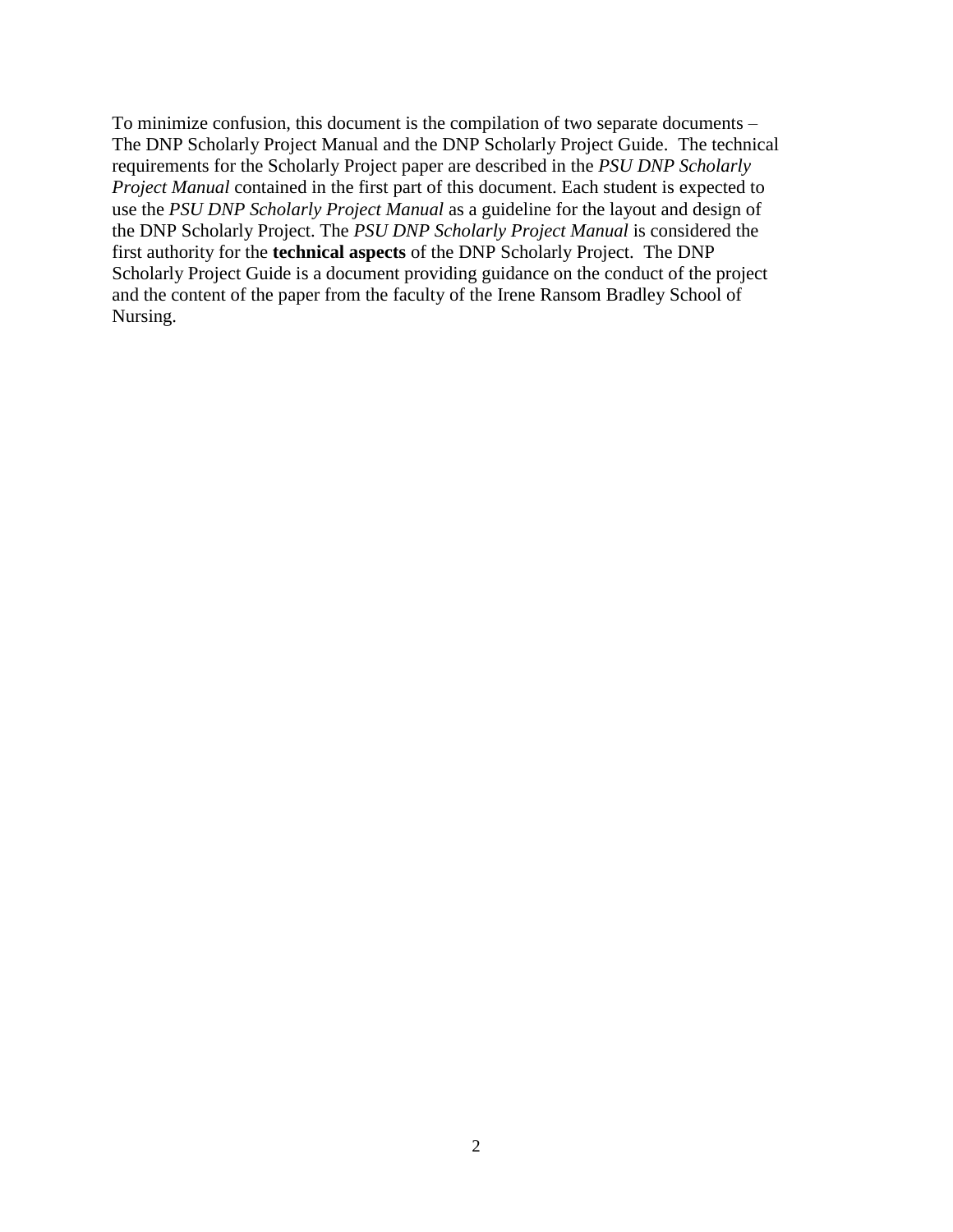| DNP Scholarly Project Coordinator/Graduate Coordinator 22            |  |
|----------------------------------------------------------------------|--|
|                                                                      |  |
|                                                                      |  |
|                                                                      |  |
| Appendix A - DNP Project Development Worksheet and Planning Guide 24 |  |
| Appendix B - Complete DNP Scholarly Project Written Dissemination    |  |
|                                                                      |  |
|                                                                      |  |

# **Table of Contents**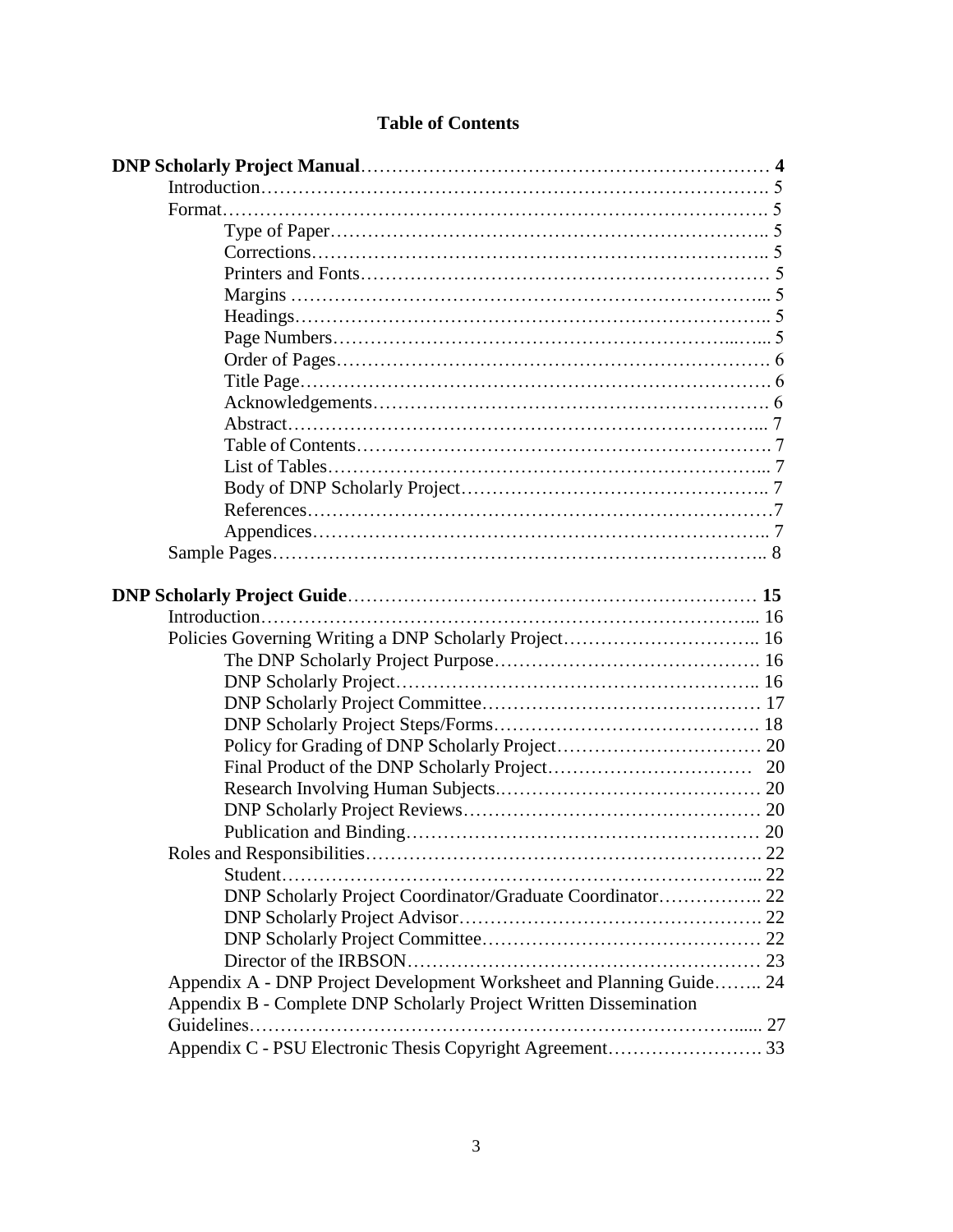# Pittsburg State University DNP SCHOLARLY PROJECT MANUAL

Originally Approved by Graduate Council

November 9, 2016 Current version revised and approved March 10, 2021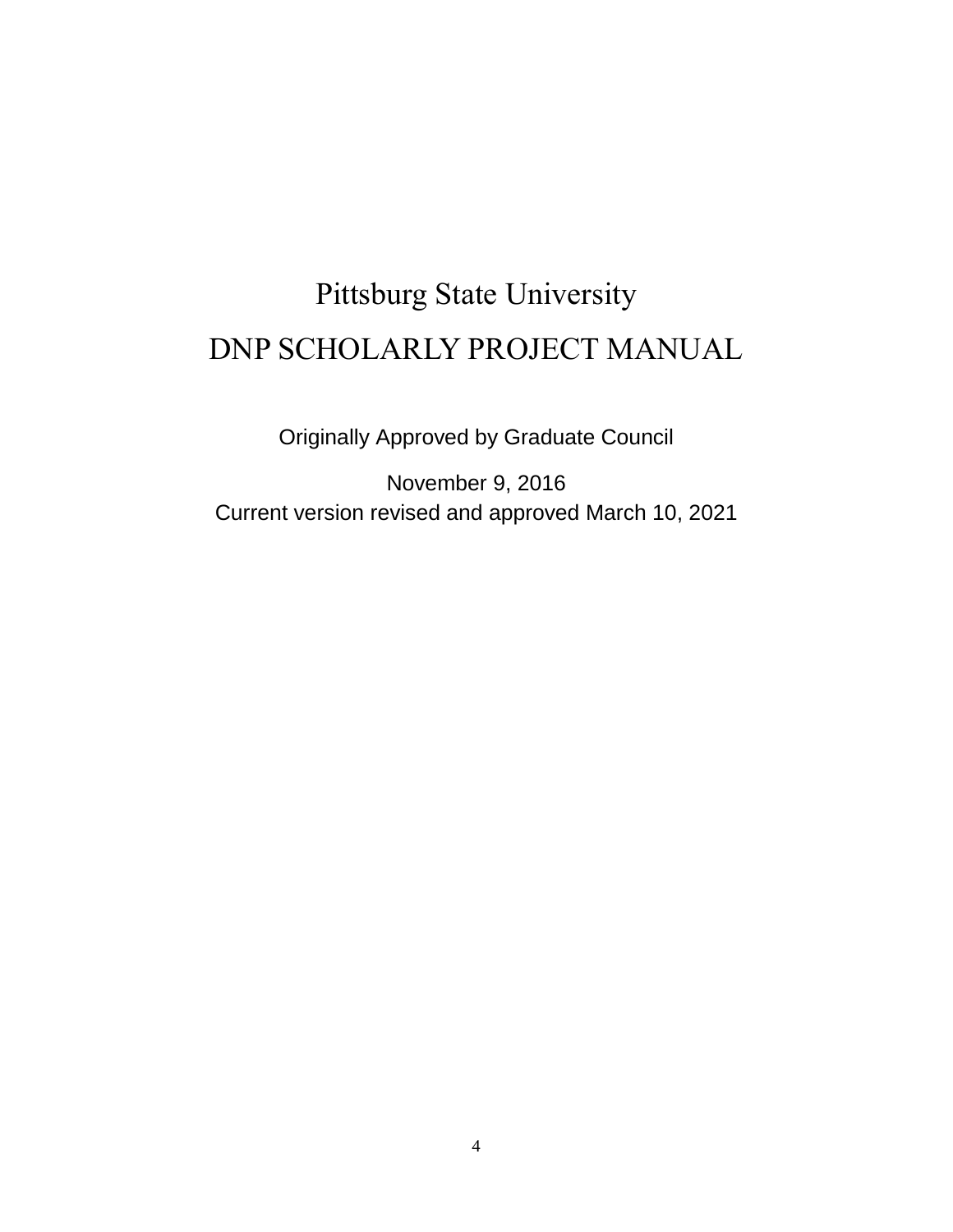#### **INTRODUCTION**

The information contained in the DNP Scholarly Project Manual pertains to the technical aspects of DNP Scholarly Project writing such as the number of copies, margins and spacing, order of pages, pagination, title page, type of paper, and type style. The purpose of this section is to establish certain regulations and criteria, which will result in a high quality, uniform appearance among the DNP Scholarly Project's written at Pittsburg State University.

The APA style is the first authority on DNP Scholarly Project format. Students will follow the format for references, tables, figures, etc., as outlined by the American Psychological Association Publication Manual. Students are required to follow the University format exactly for the following: the number of copies, margins and spacing, order of pages, pagination, title page, type of paper, and type style.

#### **FORMAT**

#### **FONTS**

The DNP Scholarly Project must be prepared using Times New Roman 12- or 10-point font size and should be consistent throughout the document.

#### **MARGINS**

Left Margin: 1 1/2 inches Top, Bottom and Right Margins: 1 inch

#### **HEADINGS**

Titles are centered and in all capital letters. Chapter headings and subheadings should be consistent throughout the DNP Scholarly Project. If you use all capital letters and center heading for the first chapter, be sure to use that format throughout the DNP Scholarly Project. Also, there should be a minimum of three lines of space between the chapter heading and the start of the first paragraph.

#### **PAGE NUMBERS**

The preliminary pages should be numbered with lower-case Roman numerals, centered between the margins one inch from the bottom of the page. The title page is assigned a page number but it is not printed on the page. Regular Arabic page numbering begins with Chapter One, the Preface or with the first page of the text (depending on discipline and format) and continues throughout the study, appendices, and bibliography. Arabic page numbers can be at the top right corner, top center, or bottom center, but must be consistent throughout the DNP Scholarly Project and should lie within the margin requirements. Page numbers on landscape figures or tables need to be placed at the same locations as page numbers for other pages.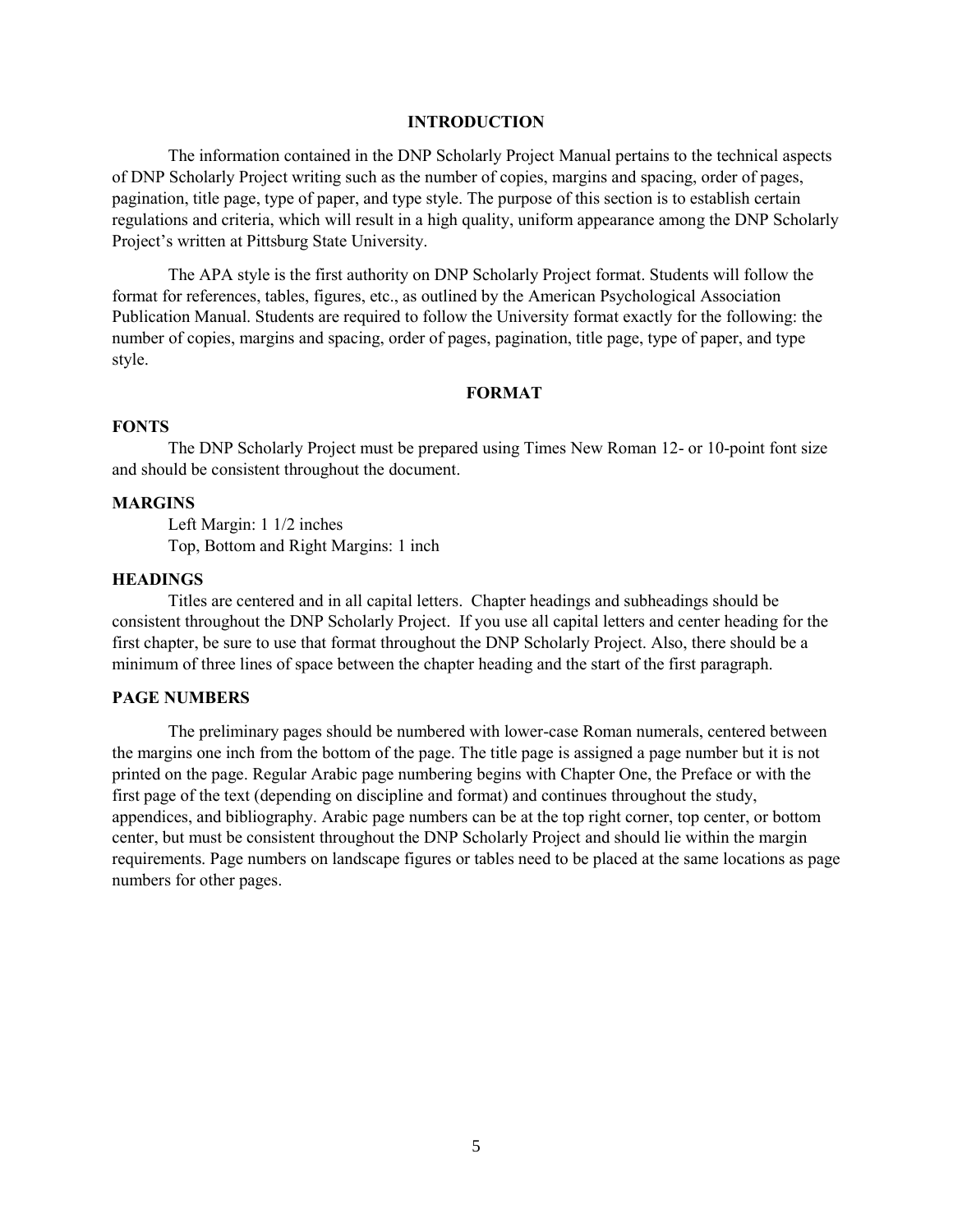#### **ORDER OF PAGES**

The pages of the DNP Scholarly Project should be arranged in the following order.

Title Page Acknowledgements (if desired) Abstract TABLE OF CONTENTS LIST OF TABLES (if any) LIST OF FIGURES (if any) INTRODUCTION (if any) Text/Chapters BIBLIOGRAPHY/WORKS CITED/REFERENCES APPENDIX (if any)

#### **TITLE PAGE**

The title page is counted as the first page of the DNP Scholarly Project, but is not numbered. (See title page sample on page 9 of this DNP Scholarly Project manual). The DNP Scholarly Project title in capital letters is centered 10 lines below the top of the page. The statement of submission follows the title 8 lines below the title and is centered on the page. The student's name is centered 8 lines below the submission statement. Center "Pittsburg State University" 8 lines after the student's name, double space list "Pittsburg, Kansas", double space again and list the date (month & year).

#### **APPROVAL SHEET**

An approval sheet is no longer required in the DNP Scholarly Project written document since approvals are submitted electronically.

#### **ACKNOWLEDGEMENTS**

Space may be given to the acknowledgement of any special courtesy or help rendered in the preparation of the DNP Scholarly Project. It should be placed on a separate page and should follow the title page. This page, if used, is counted and will be listed as page three using Roman numeral ii.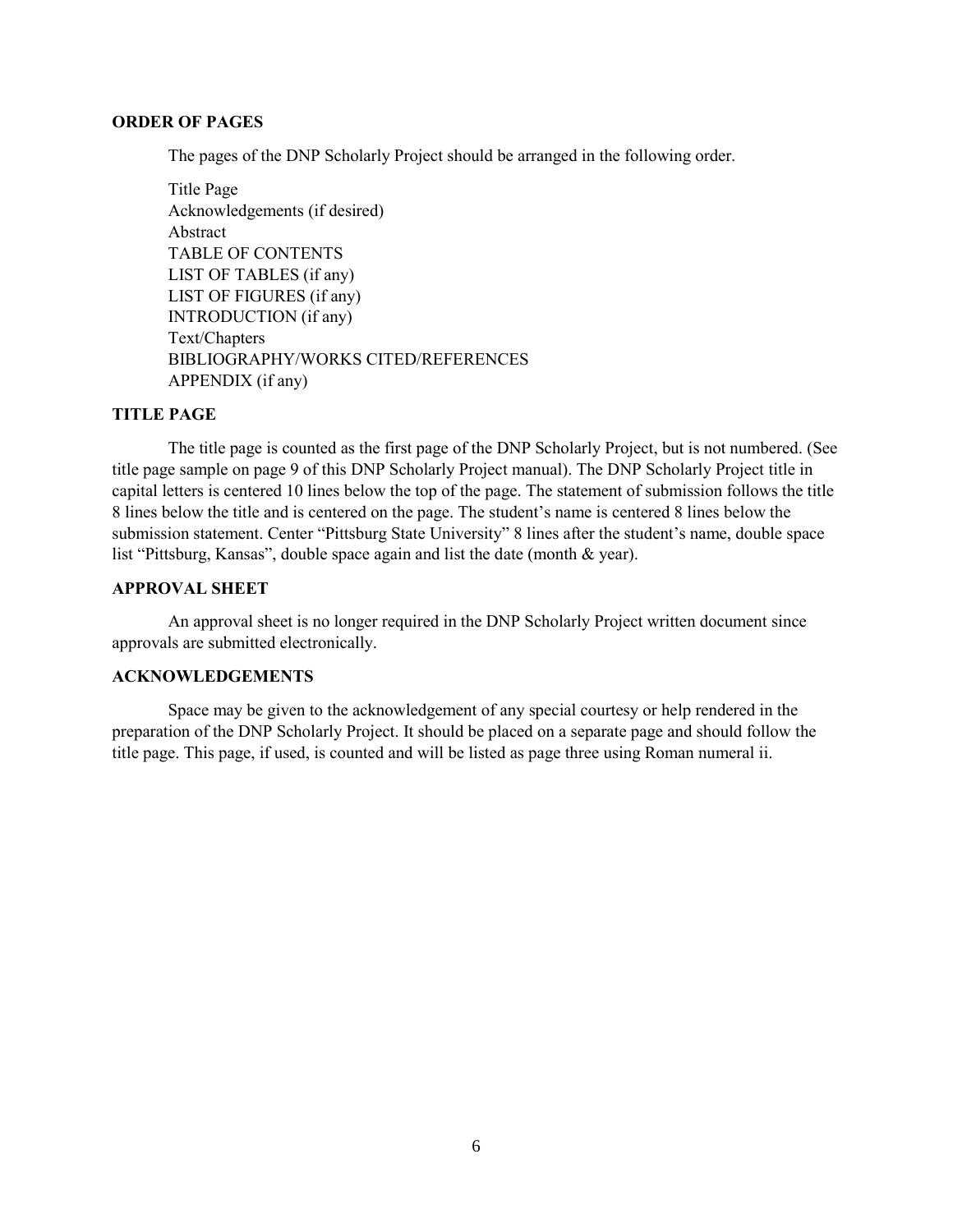#### **ABSTRACT**

The abstract is a brief statement of the essence of the DNP Scholarly Project (see example on page 11 of the DNP Scholarly Project manual). In general, the abstract should emphasize the results and conclusion of the DNP Scholarly Project. The acceptable length for an abstract is 150-300 words.

The abstract should have the title of the DNP Scholarly Project centered and typed in capital letters at the top of the page. Three lines below the title and centered is the statement "An Abstract of the Scholarly Project by". The student's full name is centered on the next line down. The abstract text should start three lines below the student's name. The abstract should be double spaced with the same margins as the DNP Scholarly Project body.

#### **TABLE OF CONTENTS**

The table of contents appears after the abstract page (see example on page 14 of DNP Scholarly Project manual). This page is numbered subsequently after the previous page of the abstract. Chapter titles and subheadings must correspond to the same wording as it appears in the body of the DNP Scholarly Project. The actual content of the table of contents is single-spaced.

#### **LIST OF TABLES**

The list of tables, if any, appears after the table of contents page. This page is numbered subsequently after the previous page of the table of contents.

#### **LIST OF FIGURES**

The list of figures, if any, appears after the list of tables page. This page is numbered subsequently after the previous page of the list of tables.

#### **BODY OF DNP SCHOLARLY PROJECT**

The word "Chapter" (written in capitals or lowercase), followed by the number of the chapter in uppercase Roman numerals, should be centered and typed on line eight of the paper. The title of the chapter (written in capitals or lowercase), should be centered and placed three lines after the word, Chapter. Titles requiring more than one line should be double-spaced. The first line of the text should begin three single spaces below the title.

#### **REFERENCES**

The references should be placed at the end of the DNP Scholarly Project, before the Appendix. The references are paged in the same format continuously within the text of the DNP Scholarly Project, in Arabic numerals. The student should follow the APA guidelines for preparing the references. The format used should be consistent throughout the DNP Scholarly Project.

#### **APPENDIX**

Any material, which would interfere with the flow of the DNP Scholarly Project, should be placed in the Appendix, which is located after the references section. The word "APPENDIX", centered vertically and horizontally, on line 21 of the page, should precede the material. This page is counted but not numbered. The appendix is paged continuously with the body of the DNP Scholarly Project, in Arabic numerals.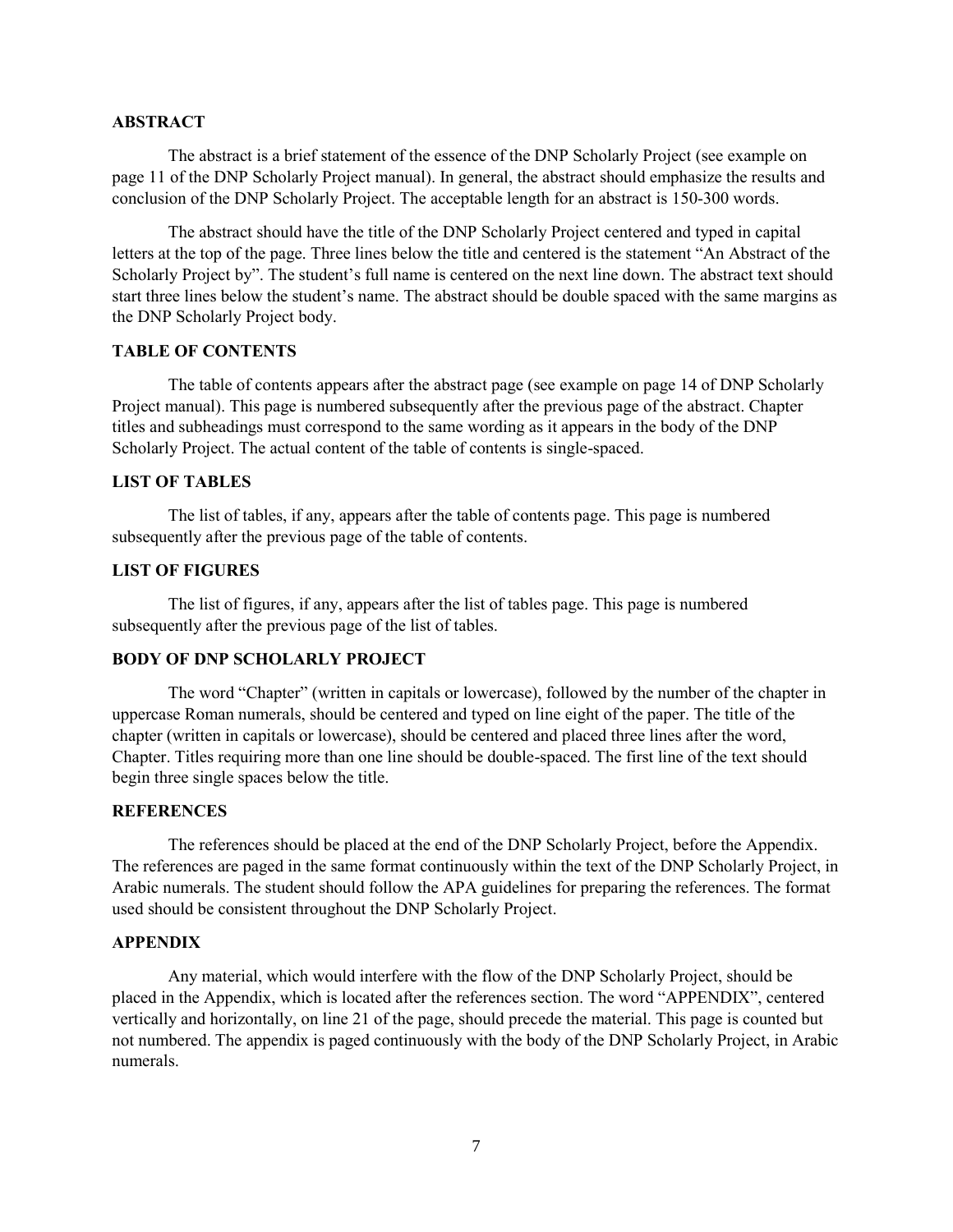SAMPLE PAGES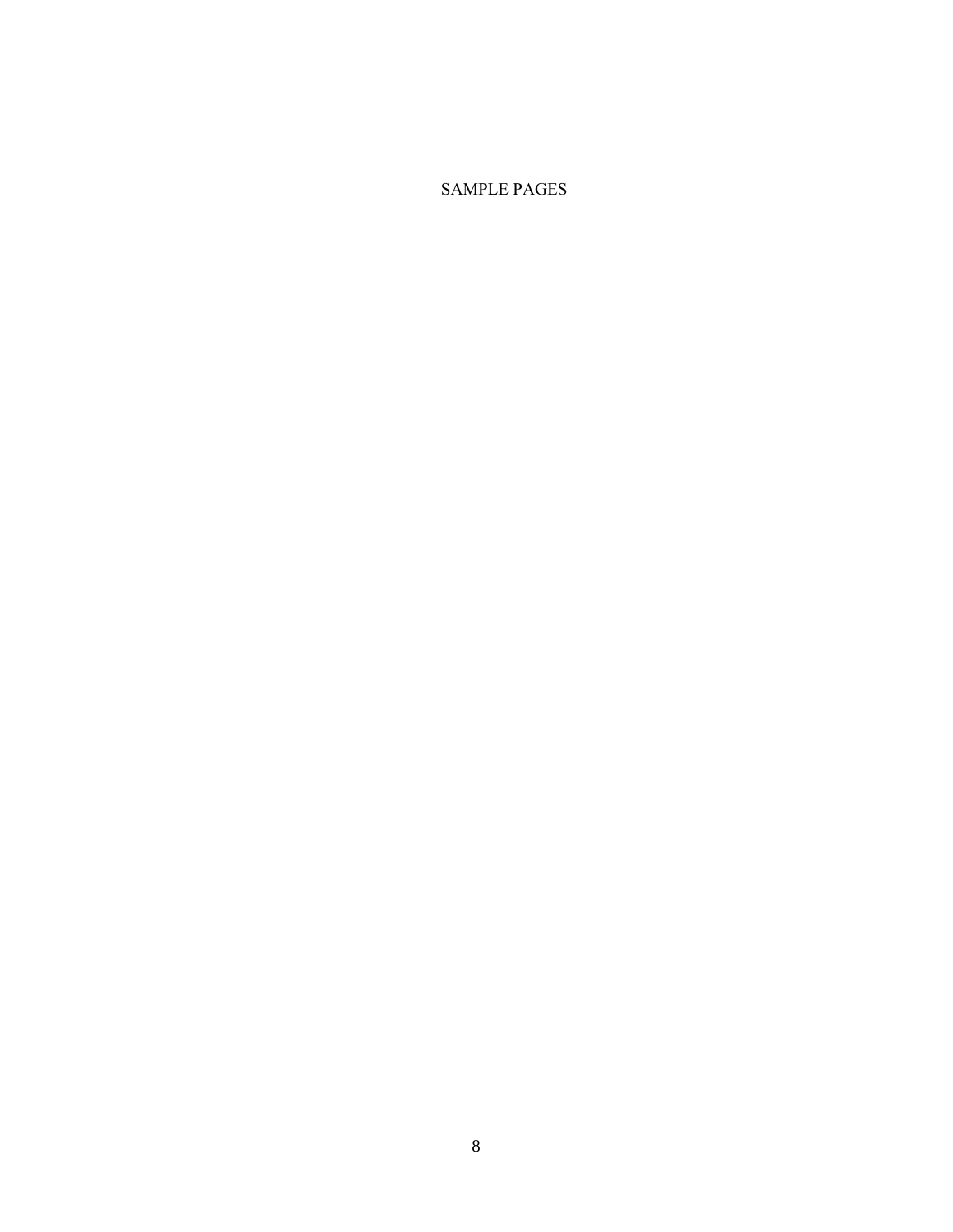### THE DNP SCHOLARLY PROJECTPROCESS FOR A GRADUATE STUDENT ATTENDING PITTSBURGSTATE UNIVERSITY

A Scholarly Project Submitted to the Graduate School in Partial Fulfillment of the Requirements for the Degree of Doctor of Nursing Practice

Johnathan Carter Smith

Pittsburg State University Pittsburg, Kansas May, 2005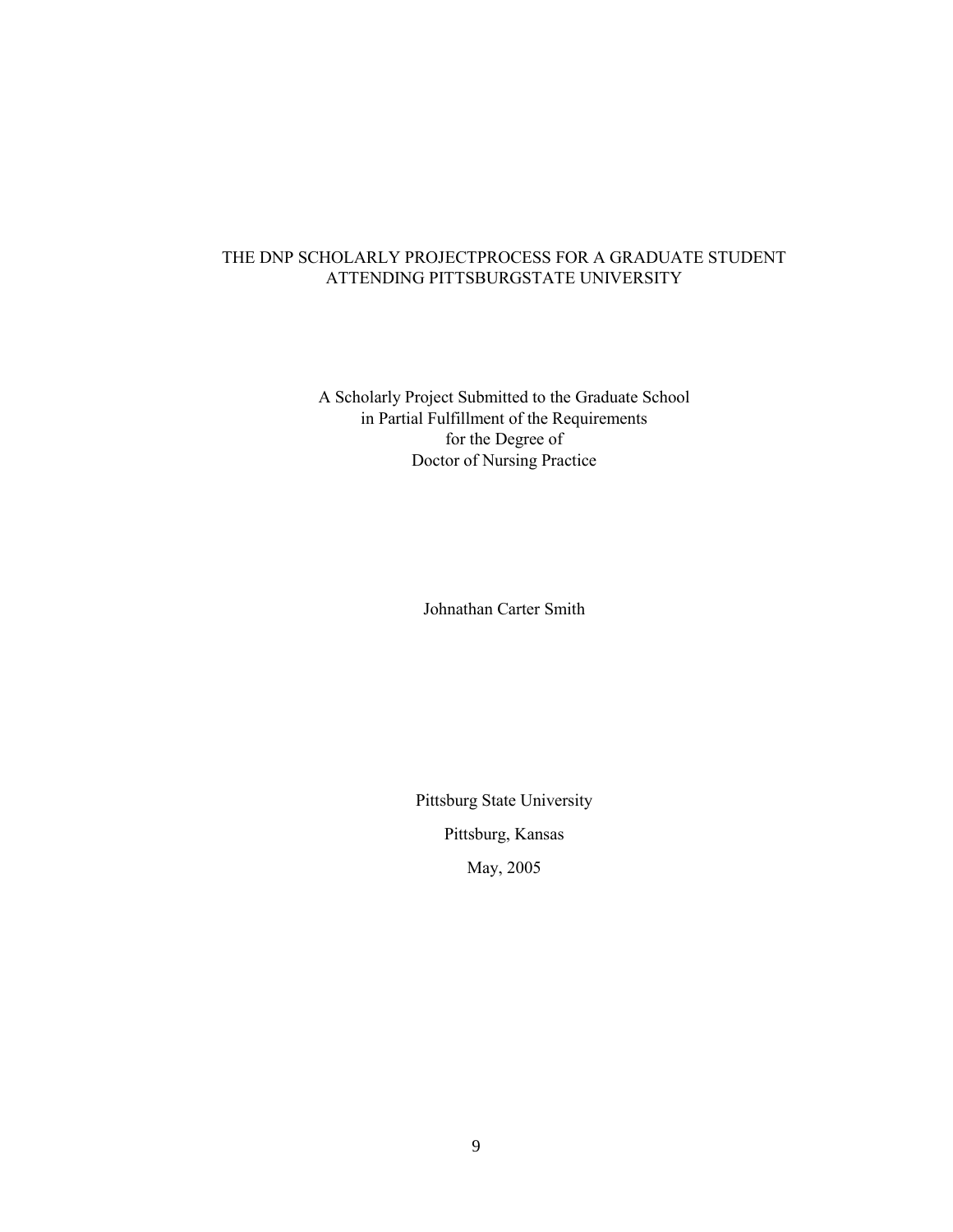### THE SCHOLARLY PROJECTPROCESS FOR A GRADUATE STUDENT ATTENDING PITTSBURGSTATE UNIVERSITY

An Abstract of the Scholarly Project by Johnathan Carter Smith

The purpose of this study was to determine the best practices in developing and writing a scholarly project. The abstract is a brief statement of the essence of the scholarly project. Student should include how the project was conducted, how the sample was selected, and the basic theme of the project. The conclusions of the study should also be described and include the general results of the project.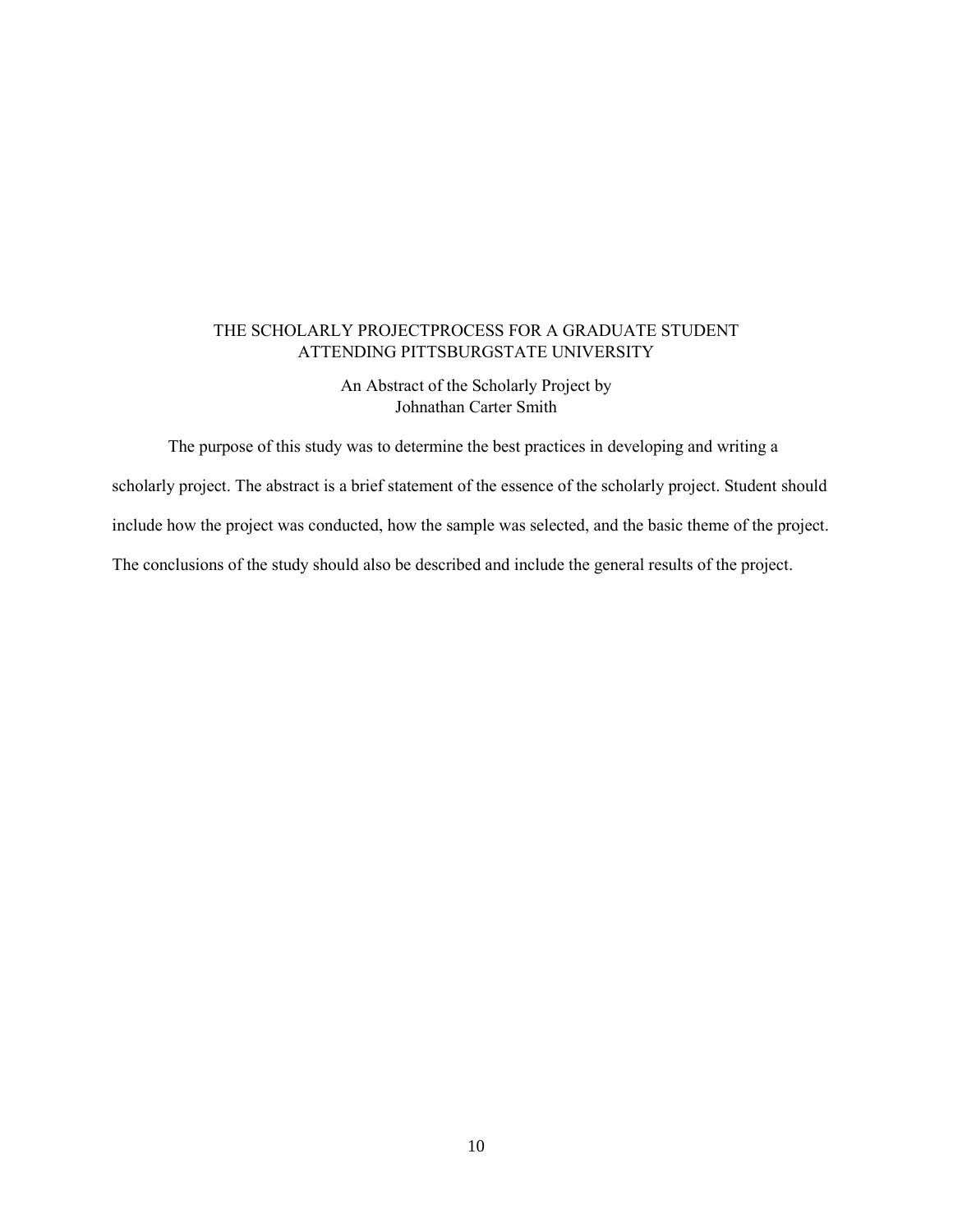| <b>CHAPTER</b>                                                                   | PAGE |
|----------------------------------------------------------------------------------|------|
|                                                                                  |      |
|                                                                                  |      |
|                                                                                  |      |
|                                                                                  |      |
|                                                                                  |      |
|                                                                                  |      |
|                                                                                  |      |
|                                                                                  |      |
|                                                                                  |      |
|                                                                                  |      |
|                                                                                  |      |
|                                                                                  |      |
|                                                                                  |      |
|                                                                                  |      |
|                                                                                  |      |
|                                                                                  |      |
| A combination of literature review and practice change guidelines and appraisal9 |      |
|                                                                                  |      |
|                                                                                  |      |
|                                                                                  |      |
|                                                                                  |      |
|                                                                                  |      |
|                                                                                  |      |
|                                                                                  |      |
|                                                                                  |      |
|                                                                                  |      |
|                                                                                  |      |
|                                                                                  |      |
|                                                                                  |      |
|                                                                                  |      |
|                                                                                  |      |
| Tools/Instruments Described and Linked to Measures and Objectives18              |      |
|                                                                                  |      |
|                                                                                  |      |
|                                                                                  |      |
|                                                                                  |      |
|                                                                                  |      |
|                                                                                  |      |
|                                                                                  |      |
|                                                                                  |      |
|                                                                                  |      |

# TABLE OF CONTENTS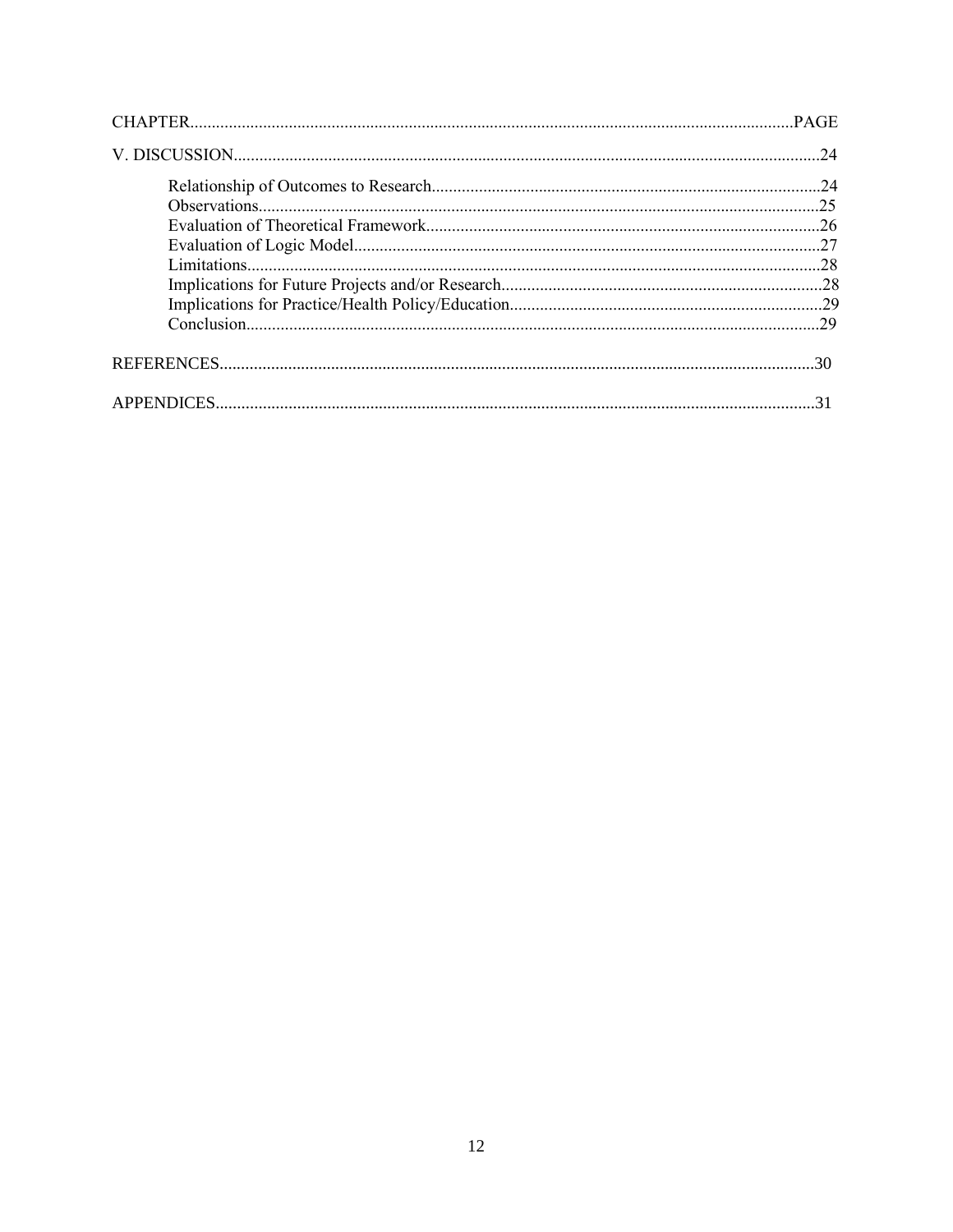# **LIST OF TABLES**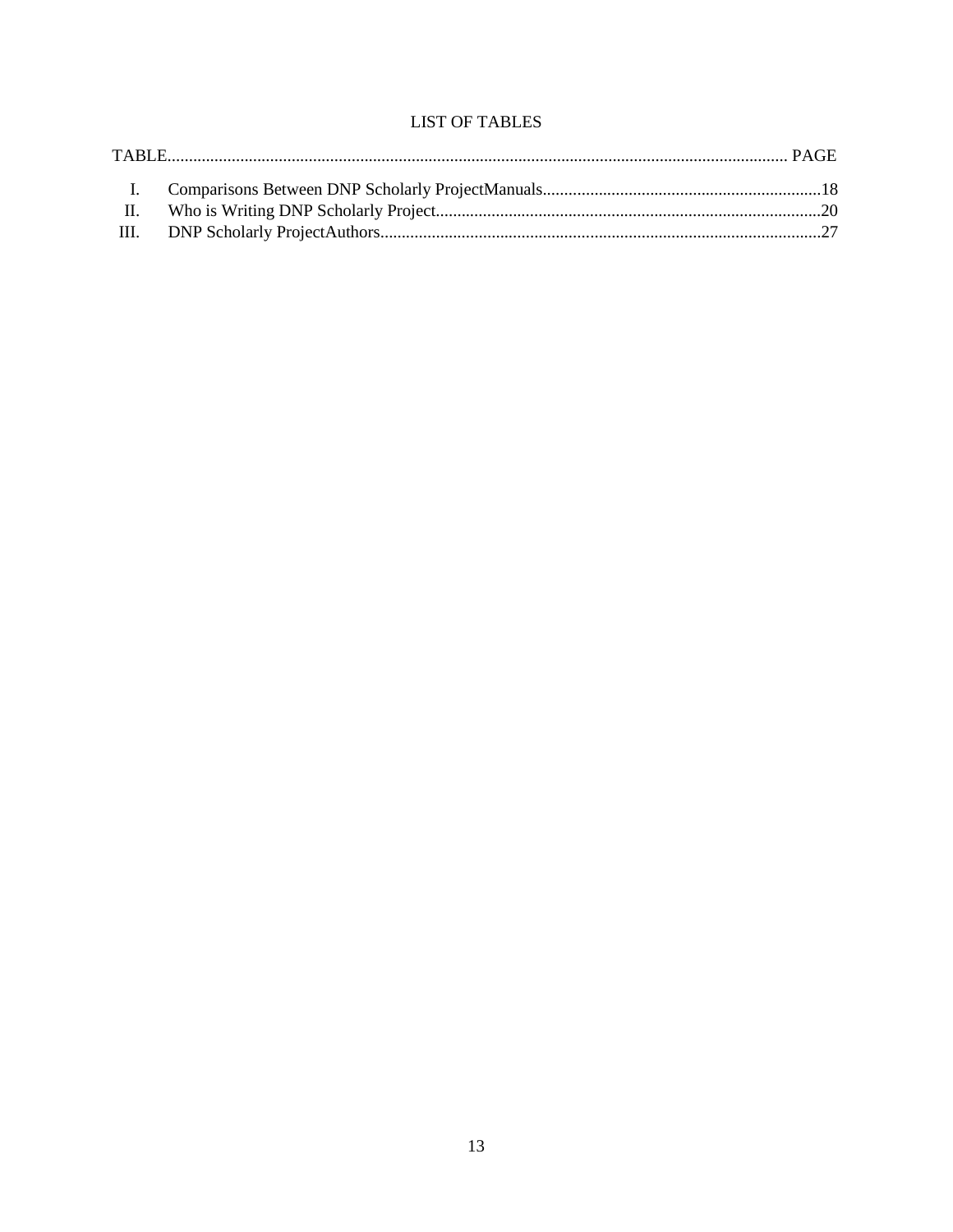# LIST OF FIGURES

| 3. An Illustration of Evaluation Possibilities for Scholarly Project Manuals29 |  |
|--------------------------------------------------------------------------------|--|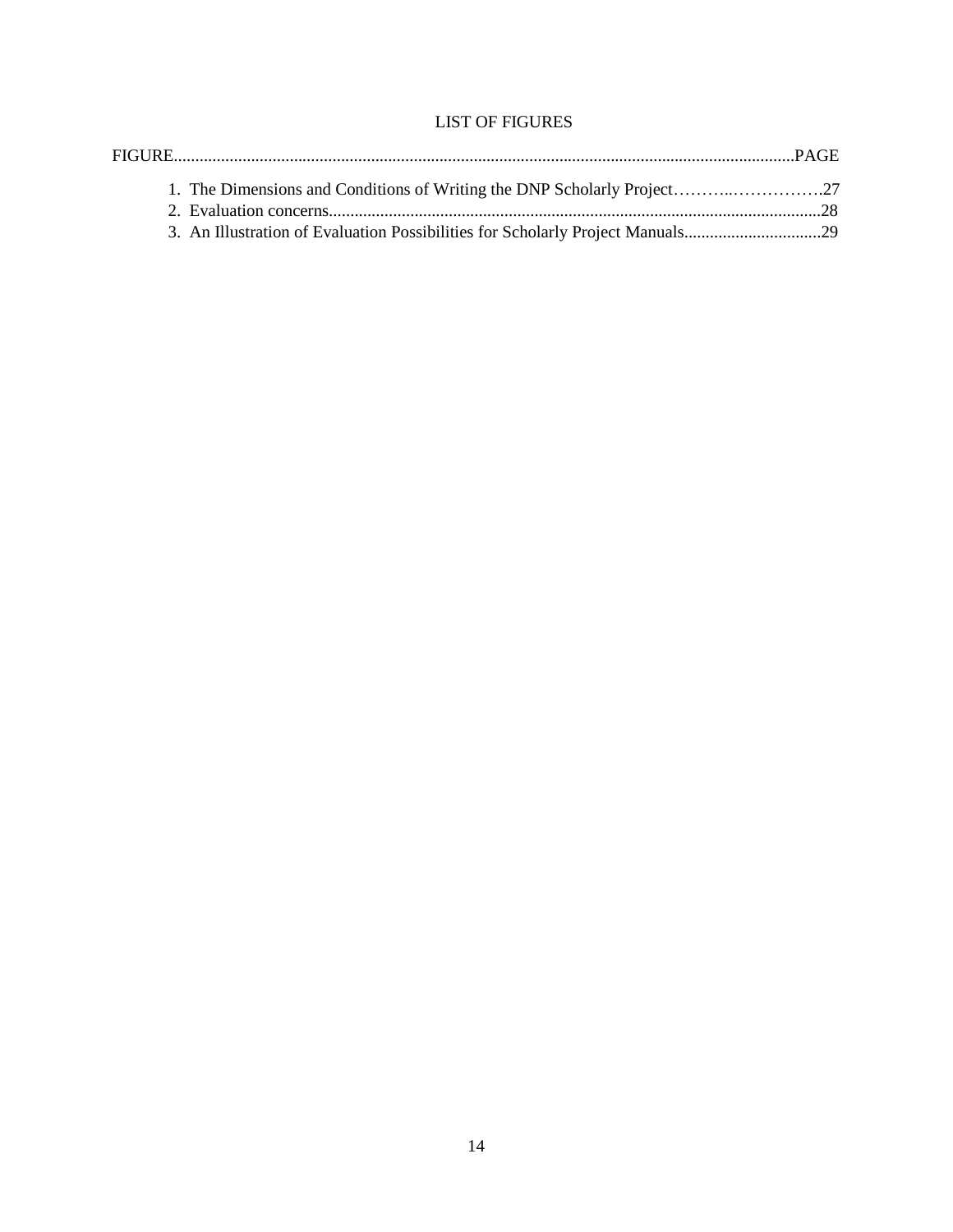# Pittsburg State University Graduate School DNP Scholarly Project Guide

# Requirements and Guidelines for the Preparation of a DNP Scholarly Project

Originally approved September 28, 2016 Current revision approved May 6, 2020

Approved by the Graduate Council Pittsburg State University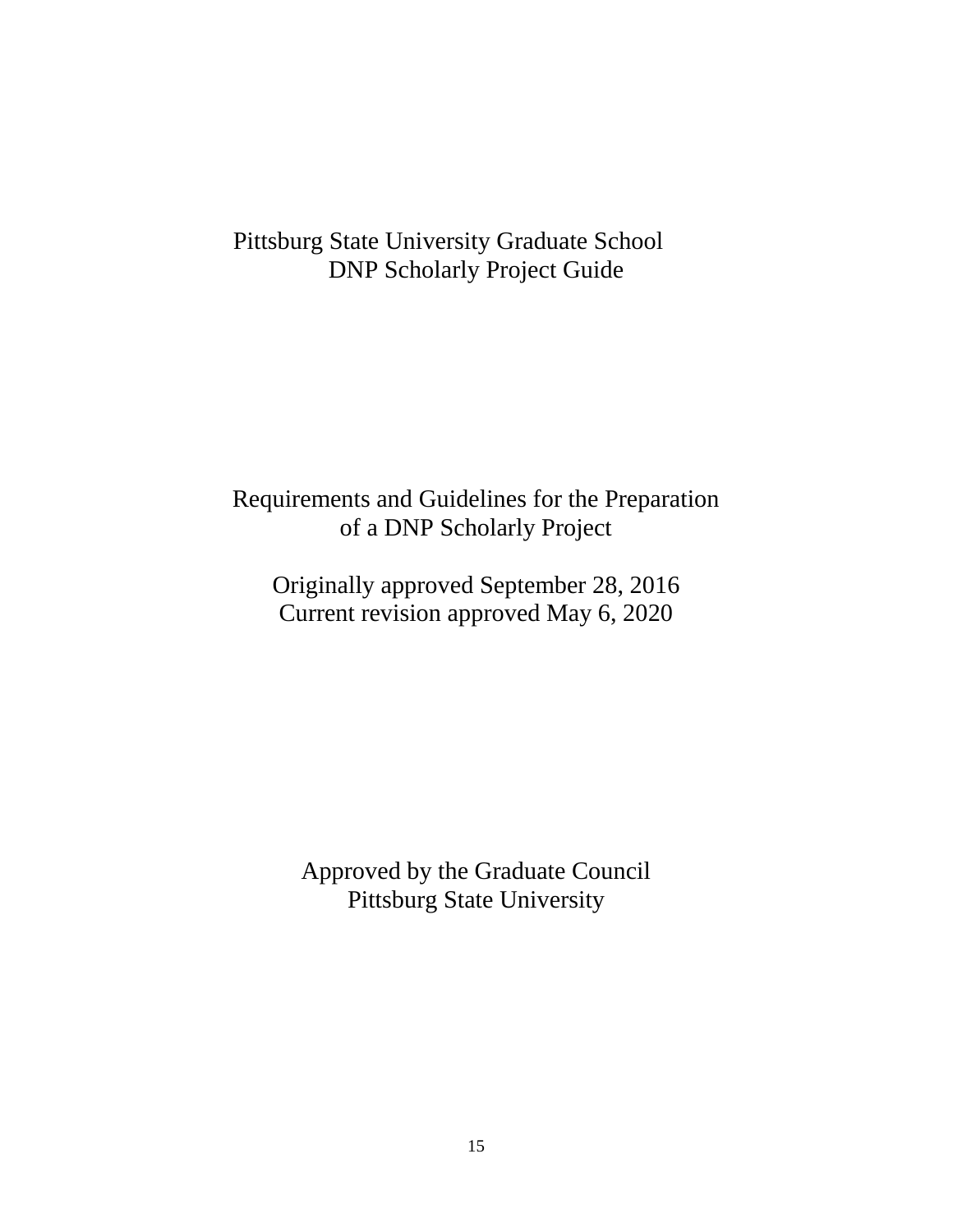# **Introduction**

The Doctor of Nursing Practice (DNP) is an advanced level graduate nursing degree program offering the highest level of preparation for nursing practice. At completion of the program, graduates will possess the terminal degree for nursing practice and will be prepared to function as expert clinicians, nurse leaders and/or clinical nursing faculty. The purpose of this DNP Scholarly Project Guide is to provide a guide for DNP faculty and students to use on the trek from the project's development phase through the DNP Scholarly Project completion. *The Essentials of Doctoral Education for Advanced Nursing Practice* (American Association of Colleges of Nursing, 2006) states that "the final DNP project produces a tangible and deliverable academic product that is derived from the practice immersion experience and is reviewed and evaluated by an academic committee" (p.20). The School of Nursing supports the AACN's statement "the final DNP product documents outcomes of the student's educational experiences, provides a measurable medium for evaluating the immersion experience, and summarizes the student's growth in knowledge and expertise" (AACN, 2006). In accordance with AACN, Pittsburg State University describes the DNP Scholarly Project which "incorporates the requirements of the specialty and the institution that is awarding the degree (AACN, 2006,  $p.20$ )."

American Association of Colleges of Nursing. (2006). *The essentials of doctoral education for advanced nursing practice.* Retrieved from <http://www.aacn.nche.edu/dnp/Essentials.pdf>

# **Policies Governing Writing a DNP Scholarly Project**

# **The DNP Scholarly Project Purpose**

The overarching goal of the DNP Scholarly Project is for the project to have an impact on the healthcare system and quality of care; thus; the context of outcomes must be considered. The DNP Scholarly Project will bring specific benefits for a group, population, community, or policy and will advance nursing practice at local, state or national levels. Multiple aspects of the DNP *Essentials* will be included in a broadly practice based DNP Scholarly Project. Finally, the DNP project will serve as the beginning of work to be continued by the DNP graduate. As the *Essentials* state, "whatever form the final DNP product takes, it will serve as a foundation for future scholarly practice" (AACN, 2006, p. 20). The *DNP Project Development Worksheet and Dissemination Agreement* (Appendix A) guides the student and DNP Project Advisor in determining if the proposed project meets these purposes.

# **DNP Scholarly Project**

The DNP Scholarly Project is an amalgamation of the individual student's field of inquiry, requiring the identification of a practice-focused problem to be examined in depth with the aim of improvement of practice and/or patient outcomes. The DNP Scholarly Project must be written during enrollment in NURS 920 (DNP Scholarly Project). The proposal must be read and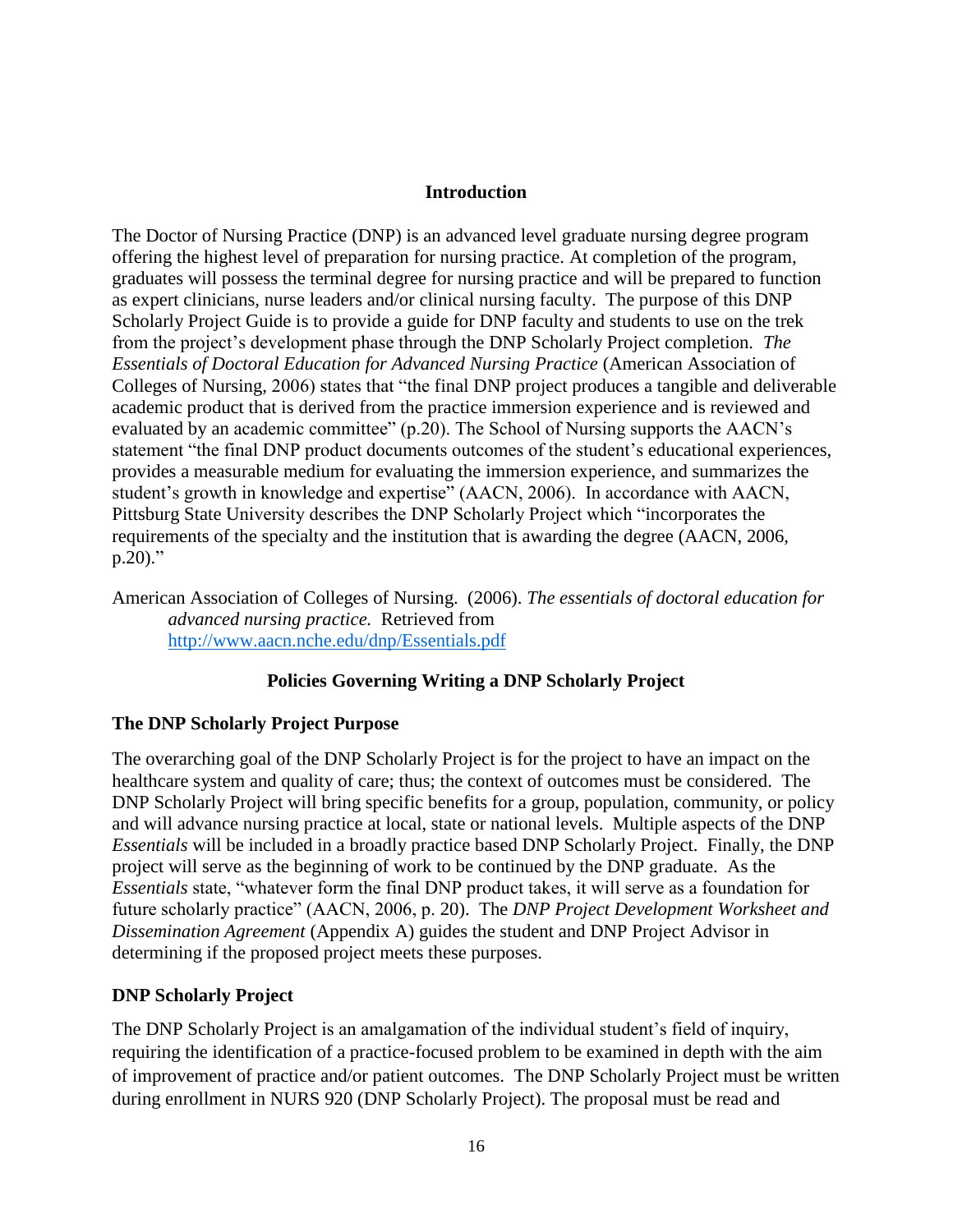approved by all members of the DNP Scholarly Project committee electronically within the PSU Graduate System. Implementation of the project, or work on the DNP Scholarly Project may continue only after the DNP Scholarly Project committee has approved the proposal and the appropriate IRB approvals have been obtained. Requests for Human Subjects Committee (HSC) approval will be submitted to the School of Nursing Institutional Review Committee for review prior to submission to HSC. The student will apply for Human Subjects Committee approval under the guidance of the DNP Scholarly Project Advisor.

After all work related to the scholarly project is completed and documented in the five-chapter written product, a final defense of DNP Scholarly Project will occur. Students will present their project before their committee and other invited guests for final approval. Once all edits from the final defense have been completed, the student will upload the electronic SP into digital commons by the University scheduled deadline for draft submission. A University representative will review and recommend formatting edits which must be made by the student and final copy uploaded to digital commons by the Monday of finals week in the semester when the SP is completed. A signed original of the signature page is to be submitted to the Graduate office.

Throughout enrollment in the DNP Scholarly Project hours the student will define a practice problem; conduct a comprehensive integrated review of the literature regarding the identified practice problem; design an appropriate project to further describe the problem or examine a suitable intervention; gather and analyze the data using the appropriate metric(s); interpret and evaluate the results of the inquiry; and disseminate project findings to a targeted audience. Project details must be agreed upon and approved by the DNP Scholarly Project Committee led by the assigned Scholarly Project faculty advisor. The DNP Scholarly Project is designed to be a series of steps. The student may complete one or more steps in a semester consistent with the number of credit hours enrolled in for that semester.

# **DNP Scholarly Project Committee**

The DNP Scholarly Project will be conducted under the advisement and direction of a doctoral prepared faculty member from The Pittsburg State University Irene Ransom Bradley School of Nursing. The committee structure for the DNP Scholarly Project will be comprised of at least three individuals. The committee structure should consider the strengths and limitations of both the DNP student and his/her faculty advisor. This structure should meet a twofold goal. The first goal is to align the DNP student with the appropriate research and/or content experts in the area of the proposed DNP Scholarly Project. Second, the committee structure will support the completion of the project in a timely manner with the purpose of increasing the impact of the DNP Scholarly Project on the intended clinical site/population. The DNP Scholarly Project Advisor must be a graduate faculty member from the PSU School of Nursing. In cooperation with the thesis advisor, the student must establish the committee of at least two other graduate faculty and/or graduate service faculty members, one of which is outside of the degree.

**The DNP Scholarly project committee may include an optional fourth member who is a graduate research associate faculty.** This committee member may be a stakeholder within the organizational structure where the DNP Scholarly Project is taking place.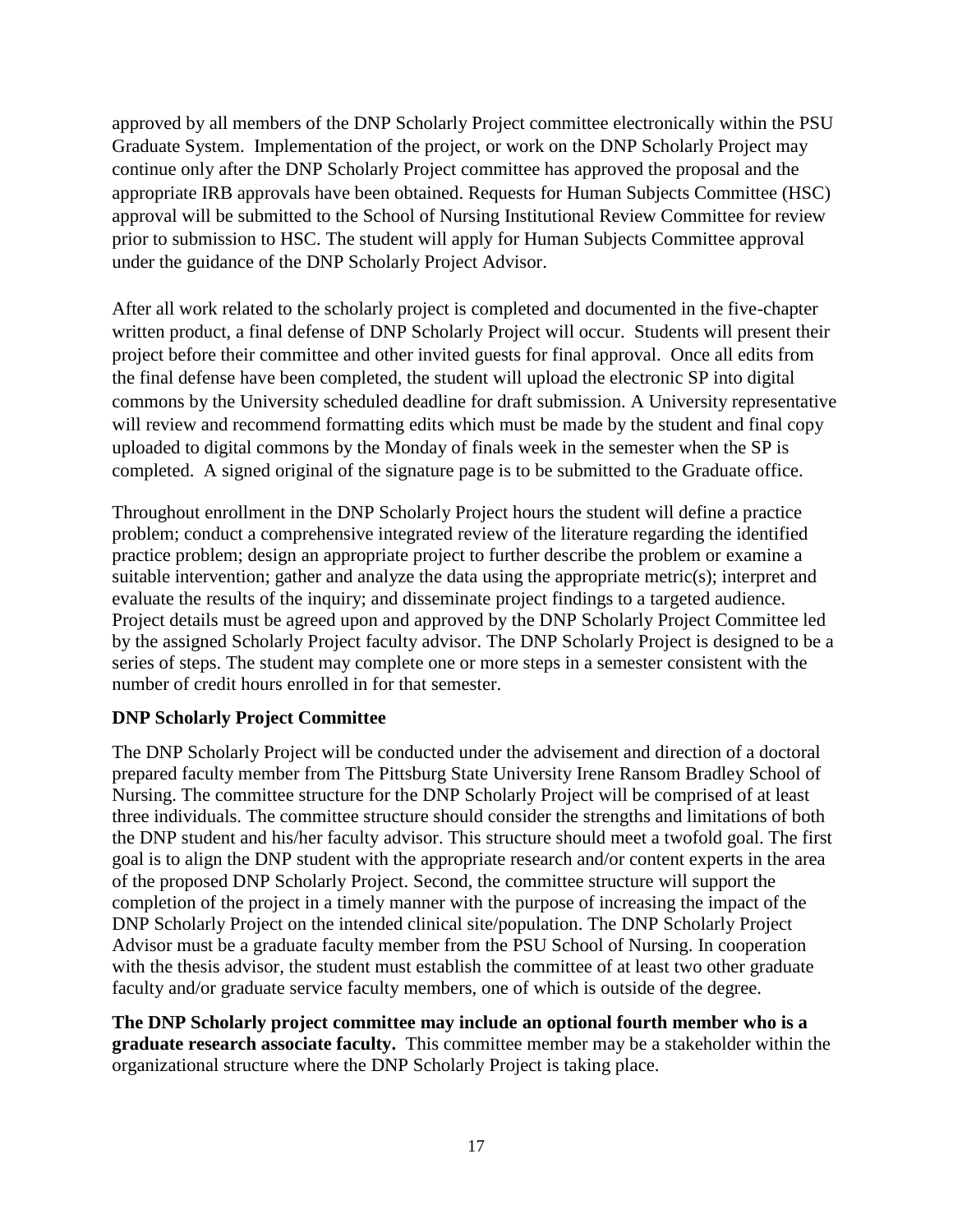The DNP Scholarly Project Advisor and second committee member will be assigned by the Graduate faculty of the School of Nursing coordinated by the DNP Scholarly Project Coordinator during the second semester of the student's enrollment in DNP Project hours.

# **DNP Scholarly Project Steps/Forms**

The scholarly project has been broken down into steps to follow for each credit of enrollment. The student should follow the following guidelines for completion of the Scholarly Project:

**Enrollment credit 1** – Taken as a traditional class concurrently with Research for Health Care Completion of *DNP Scholarly Project Development Worksheet and Dissemination Agreement*  (Appendix A)

- Completion of Project Chapter 1: Introduction (Identifying and analyzing a practice concern related to the student's interest area; define the concern; identify the DNP role in addressing the concern).
- Follow the format outlined in *Complete DNP Scholarly Project Written Dissemination Guidelines* (Appendix B).

**Enrollment credit 2** – Taken as a traditional class together with enrollment credit 3 concurrently with Tools for Practice Focused Scholarship

- Completion of Project Chapter 2: Integrated Review of the Literature
- Follow the format outlined in *Complete DNP Scholarly Project Written Dissemination Guidelines* (Appendix B).

**Enrollment credit 3** - Taken as a traditional class together with enrollment credit 2 concurrently with Tools for Practice Focused Scholarship.

- Completion of Project Chapter 3: Methods
- Follow the format outlined in *Complete DNP Scholarly Project Written Dissemination Guidelines* (Appendix B).
- Assignment of DNP Scholarly Project Advisor and IRBSON second committee member.
- Committee set up in the Graduate on-line system (See Steps and Important Dates for Online Project instructions on the Graduate School website)

# **Enrollment credit 4**

- Proposal Defense
- IRB approval (If approval or permission from another agency is necessary to complete the project, student should obtain that after proposal approval but prior to or concurrently with the PSU IRB approval.)
- Implementation Step/Collection of Data
- Submit copy of proposal and add DNP Project title to Graduate on-line system (See *Steps and Important Dates for Online Project* instructions on the Graduate School website)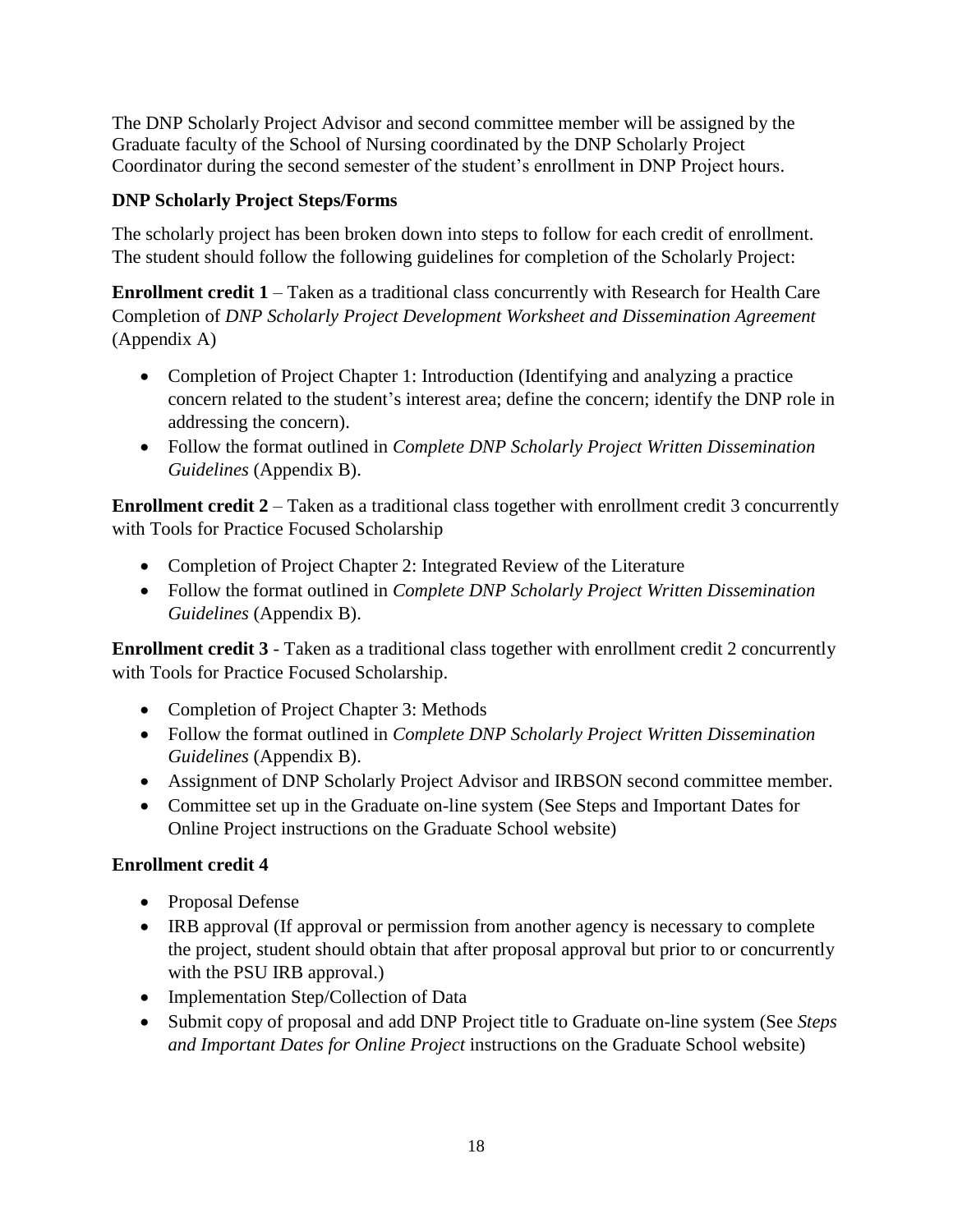# **Enrollment credit 5**

- Completion of Project Chapters  $4 \& 5$ : Results (analysis, if appropriate and synthesis of findings) & Discussion (establish conclusions and recommendations based on the evidence from the project)
- Follow the format outlined in *Complete DNP Scholarly Project Written Dissemination Guidelines* (Appendix B).

# **Enrollment credit 6**

- In consultation with the DNP Scholarly Project Advisor, schedule a meeting with the DNP Scholarly Project Committee for the defense of the project.
- Review with the DNP Scholarly Project Advisor the expectations for defending the project.
- At least two weeks prior to the Final defense, submit a rough draft of your project to each member of the DNP Scholarly Project Committee.
- After the defense, submit a rough draft of the project to each committee member of the DNP Scholarly Project Committee and to the Graduate and Continuing Studies Office through Digital Commons prior to the Final day for first draft, including a copy of the approved Application for Initial Review of Research Using Human Subjects. (See *Steps and Important Dates for Online Project* instructions on the Graduate and Continuing Studies Office website)
- Final Edits
- Completion of final written product and submission to Digital Commons and Copyright agreement (Appendix C) to the Graduate Office before the Final Day for submission as listed in the University Calendar.
- Submission of paper copies to the Graduate and Continuing Studies Office for binding (Optional, unless committee members request a copy.)

Note: According to Graduate School policy, students planning a Fall graduation must have completed the first 2 steps in the on-line graduate system by March 1, the Spring before the intended graduation date. Students who are planning a Spring/Summer graduation must have completed the first 2 steps in the on-line graduate system by October 1, the Fall before the intended graduation date. Student should consult the PSU Academic Calendar for all other deadlines associated with DNP Scholarly Project submission to the Graduate School.

\*If the scholarly project is not completed within the required six credits, the student will be required to maintain continuous enrollment of 1 hour per semester to maintain their admission status in the School of Nursing DNP program. If continuous enrollment is not maintained, the student will be required to re-apply for admission to the program to complete the degree.

The steps/forms for the student completing a DNP Scholarly Project are available on-line through the Graduate School website:<http://www.pittstate.edu/office/graduate/> and the Doctor of Nursing Practice program website:<http://www.pittstate.edu/department/nursing/dnp.dot>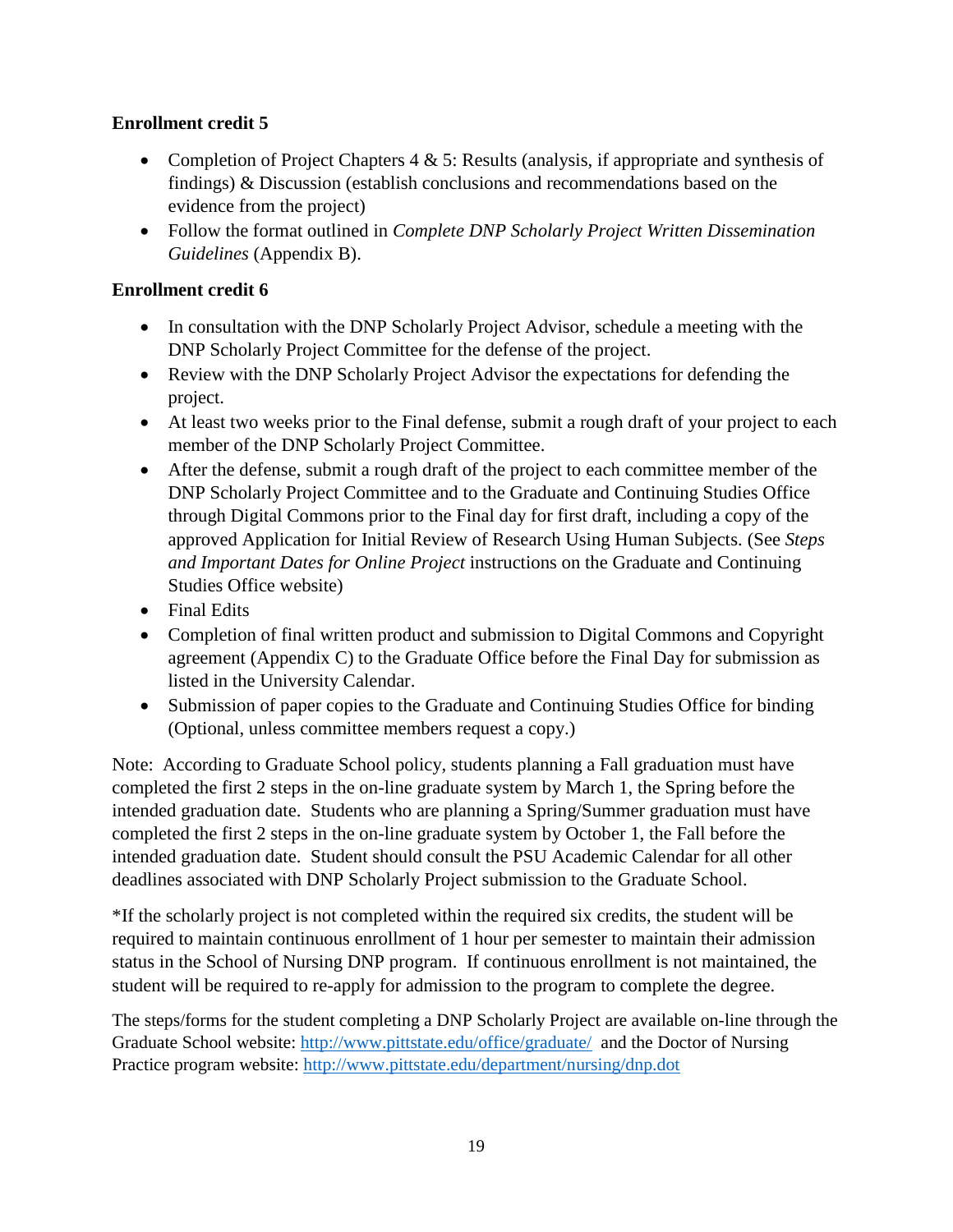# **Policy for Grading of DNP Scholarly Project**

DNP Scholarly Project hours will be graded in the semester in which the student has enrolled in them according to the letter grade scale. An incomplete or in progress grade will be utilized in rare instances when a student is unable to complete the required work due to circumstances beyond his/her control. The student must have successfully completed a majority of the work to be eligible.

# **Final Product for the DNP Scholarly Project**

At the completion of the DNP Scholarly Project, the student will submit a formal five chapter written description of the project following the outline presented in the *Complete DNP Scholarly Project Written Dissemination Guidelines* (Appendix B). In addition, a final scholarly product of the DNP Scholarly Project may be required depending on the nature of the scholarly project. It may take many forms, for example, a manuscript suitable for publication (the paper does not have to be published), summary paper that describes evidence-based protocol (protocol attached), and/or other artifacts. The final product will be approved by all members of the DNP Scholarly Project committee according to School of Nursing published calendar deadlines.

# **Research Involving Human Subjects**

Federal policy requires that all research involving human subjects be approved by an Institutional Review Board to ensure that the rights and welfare of human subjects are properly protected. The Committee for the Protection of Human Research Subjects, designated by the Graduate Dean, must review all research dealing with human subjects conducted by Pittsburg State University faculty, staff, or students. The researcher is required to complete the Application for Initial Review of Research Using Human Subjects prior to any research being conducted. A copy of the approved application from the Committee must be submitted along with the draft of DNP Scholarly Project to the Graduate School. All information and forms can be found at the following web site: <https://www.pittstate.edu/office/grants/index.html>

# **DNP Scholarly Project Review**

The student is responsible for submitting a rough draft of the DNP Scholarly Project to the Graduate School for technical review during the semester in which the student plans to graduate. The DNP Scholarly Project should be submitted electronically through Digital Commons by the date given in the University's academic calendar for "Final day for the first draft of thesis and ED.S project." The submission will be evaluated within five working days for the layout and design of the document in accordance with the *DNP Scholarly Project Manual*. It is expected that the student will make all corrections as indicated, prior to final submission into Digital Commons and binding, if any binding is planned.

# **Publication and Binding**

Each student is required to submit their final DNP Scholarly project electronically through Digital Commons. **A completed copyright agreement should be signed and delivered to Graduate Studies.**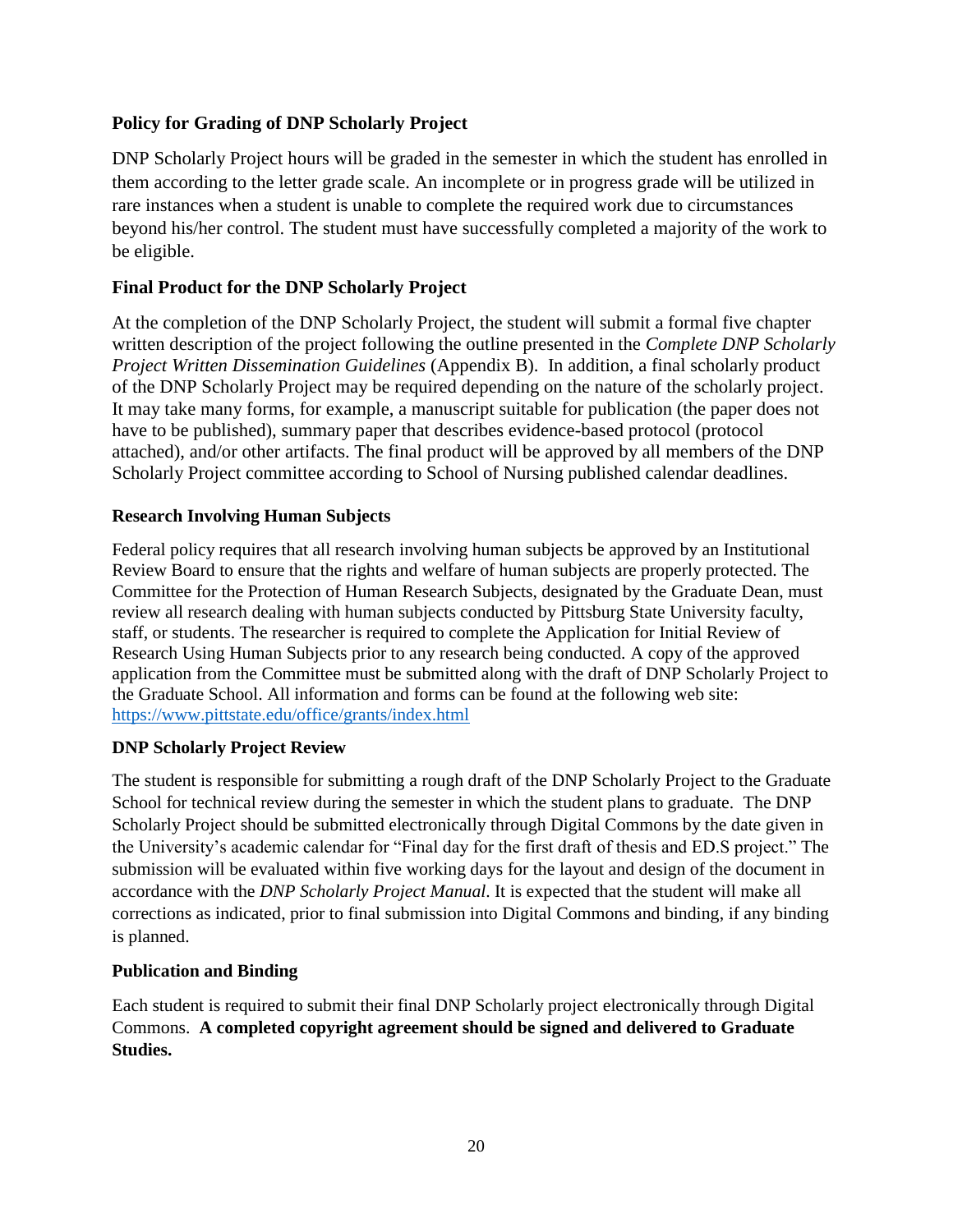To request bound copies of a DNP Scholarly Project, students will work directly with Pittsburg State University Printing & Design Services. Orders can be submitted and paid for using this link: [https://www.myorderdesk.com/JobSubmit.asp?Provider\\_ID=544803&OrderFormID=485068&Catal](https://www.myorderdesk.com/JobSubmit.asp?Provider_ID=544803&OrderFormID=485068&CatalogID=3085) [ogID=3085](https://www.myorderdesk.com/JobSubmit.asp?Provider_ID=544803&OrderFormID=485068&CatalogID=3085)

There is no requirement by Pittsburg State University or the IRBSON for any bound copies of the DNP Scholarly Project. However, the committee members may request a bound copy of the project which the student must provide at student cost.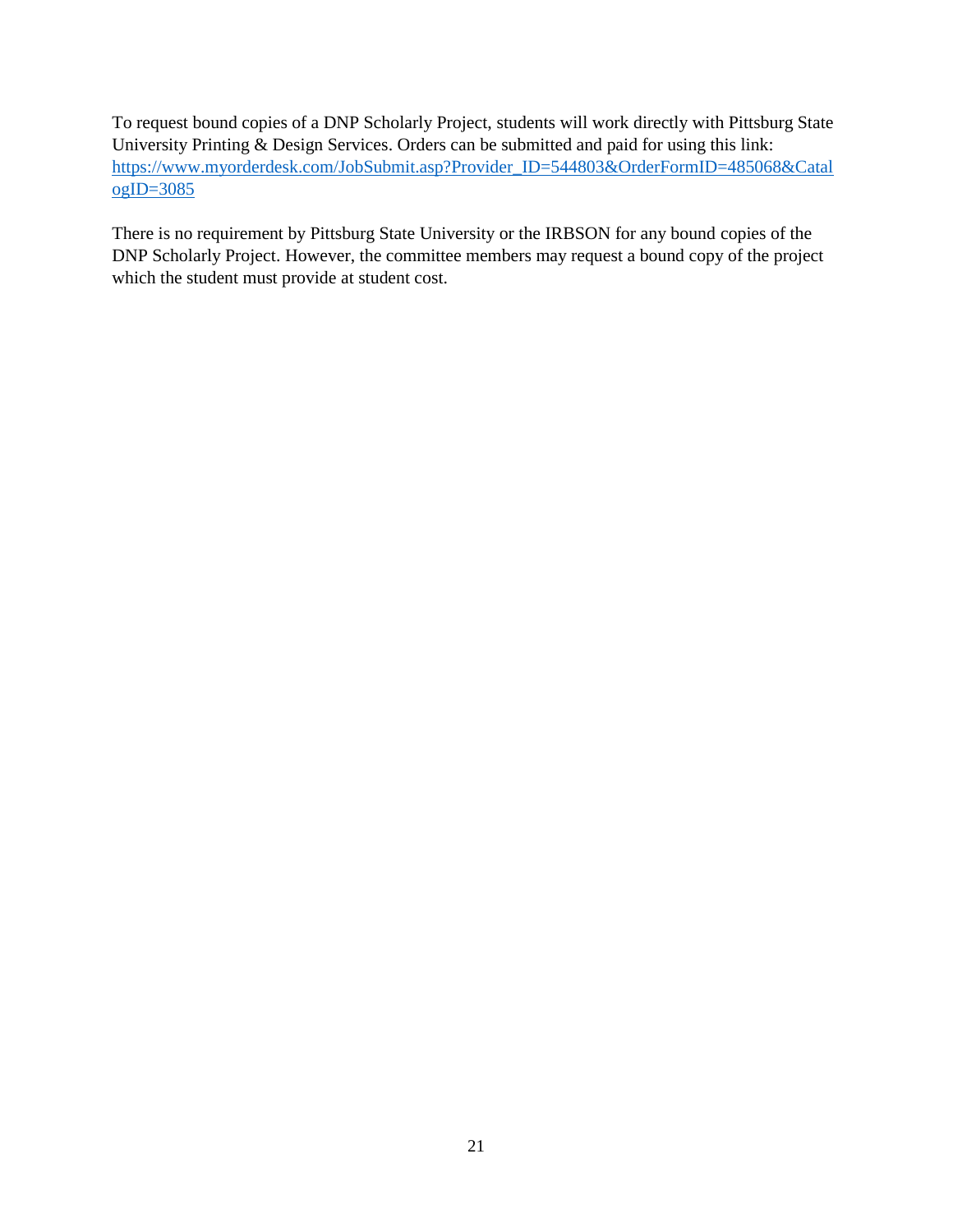#### **Roles and Responsibilities**

### **Student**

The student will work with course faculty of the dedicated courses for the first three hours of SP enrollment. During enrollment in hours 2 and 3 (taken together), the graduate faculty will meet to assign a SP advisor and second committee member from the faculty in the IRBSON. Once the DNP faculty have assigned a Project advisor and second committee member, the student works with the advisor to select the third committee member (a PSU faculty member from outside of the IRBSON). The student is responsible for completing the online steps/forms for their DNP Scholarly Project. The student is also responsible for obtaining all signatures/approvals for each step/form. The student is responsible for communicating with their Scholarly Project Advisor when delays or concerns regarding the project arise.

# **DNP Scholarly Project Coordinator/Graduate Coordinator**

The DNP Scholarly Project Coordinator at the discretion of the Graduate Coordinator is responsible for: 1) first DNP Scholarly Project hour(s) enrollment of each DNP student, 2) facilitating assignment of DNP Project Advisors and second committee members, 3) communicating committee assignments to DNP students and 4) tracking committee assignments by student and faculty.

# **DNP Scholarly Project Advisor**

The DNP Scholarly Project advisor is selected by the School of Nursing graduate faculty under the coordination of the DNP Project Coordinator/Graduate Coordinator, must hold rank as Graduate Teaching Faculty at Pittsburg State University. During the initial meeting with the Scholarly Project advisor, the DNP Project Development Worksheet and Dissemination Agreement (Appendix A) will be reviewed and adjusted as needed as well as selection of the third committee member. The DNP Scholarly Project advisor provides advice and direction to the student on all matters relating to the DNP Scholarly Project. The project advisor is the chair of the DNP Scholarly Project committee and in consultation with the student, recommends additional committee members for the DNP Scholarly Project committee. The advisor approves the DNP Scholarly Project when required by the DNP Scholarly Project committee or School of Nursing. The advisor and the student complete and submit the *Application for Initial Review of Research Using Human Subjects* form (See Graduate School website for a copy of this form) prior to any research being conducted. The advisor coordinates the DNP Scholarly Project proposal meeting and final defense and submits the results on the student's petition page online in the Graduate System.

# **DNP Scholarly Project Committee**

The DNP Scholarly Project Committee will be comprised of at least 3 members – a DNP Project Advisor, at least one second committee member from within the School of Nursing and at least one committee member from outside the school of nursing. The project committee makes recommendations and suggestions to the student on the DNP Scholarly Project content and format. The project committee conducts the DNP Scholarly Project proposal defense under the guidance of the DNP Scholarly Project advisor and provides guidance on the development of the DNP Scholarly Project proposal with particular attention to any surveys/instruments and other student generated materials to be used in the project. The project committee conducts the DNP Scholarly Project final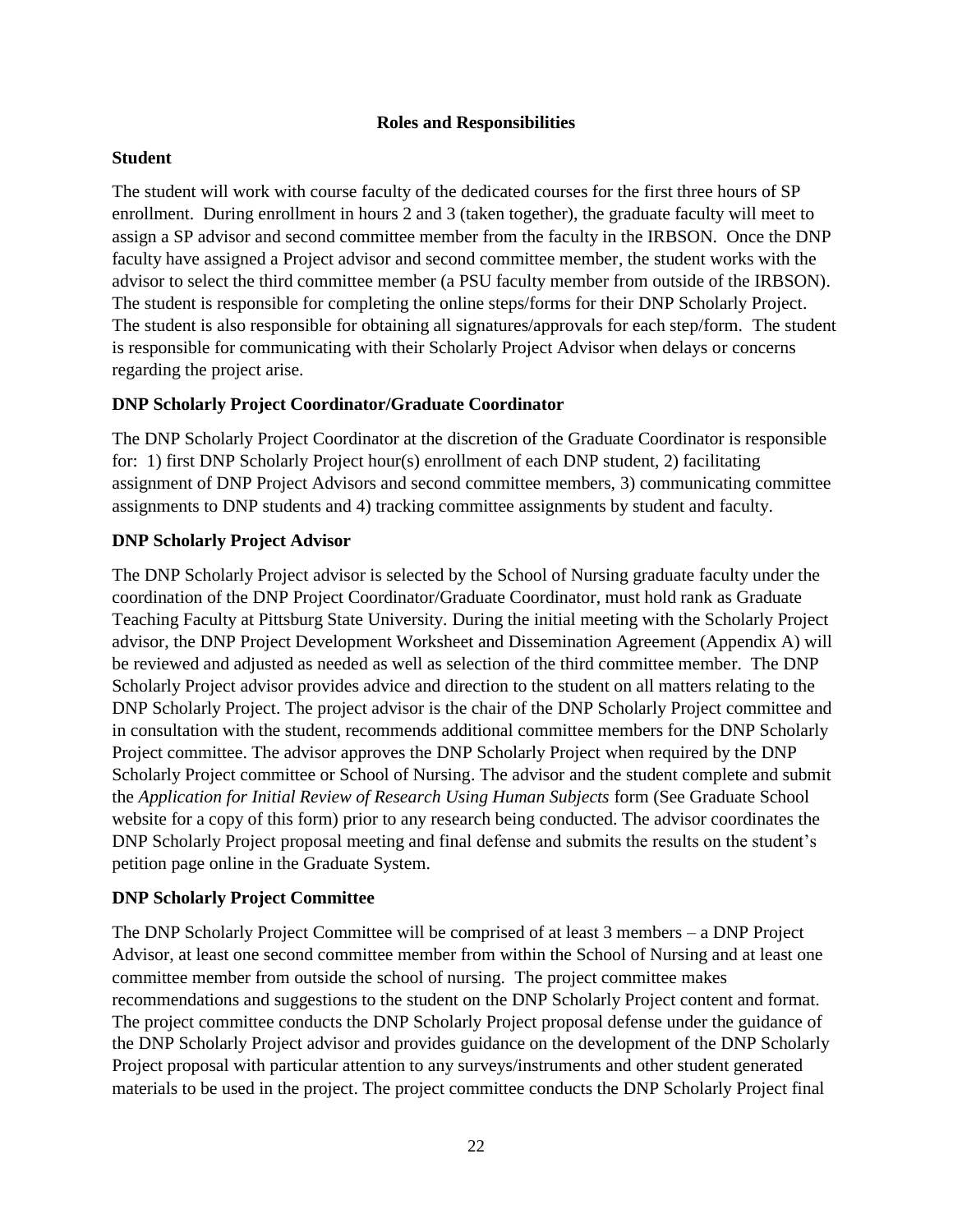defense under the guidance of the DNP Scholarly Project advisor and accepts or rejects the final DNP Scholarly Project. The DNP Scholarly Project advisor will sign off on the project before the DNP Scholarly Project and grade can be submitted to the Graduate School.

### **Director of the School of Nursing**

According to the policies and procedures of the School of Nursing (SON) determined by the SON Graduate faculty upon the authorization of the PSU Graduate school, the Director of the School of Nursing has the responsibility for approval of: 1) DNP Scholarly Project Committee, and 2) final DNP Scholarly Project.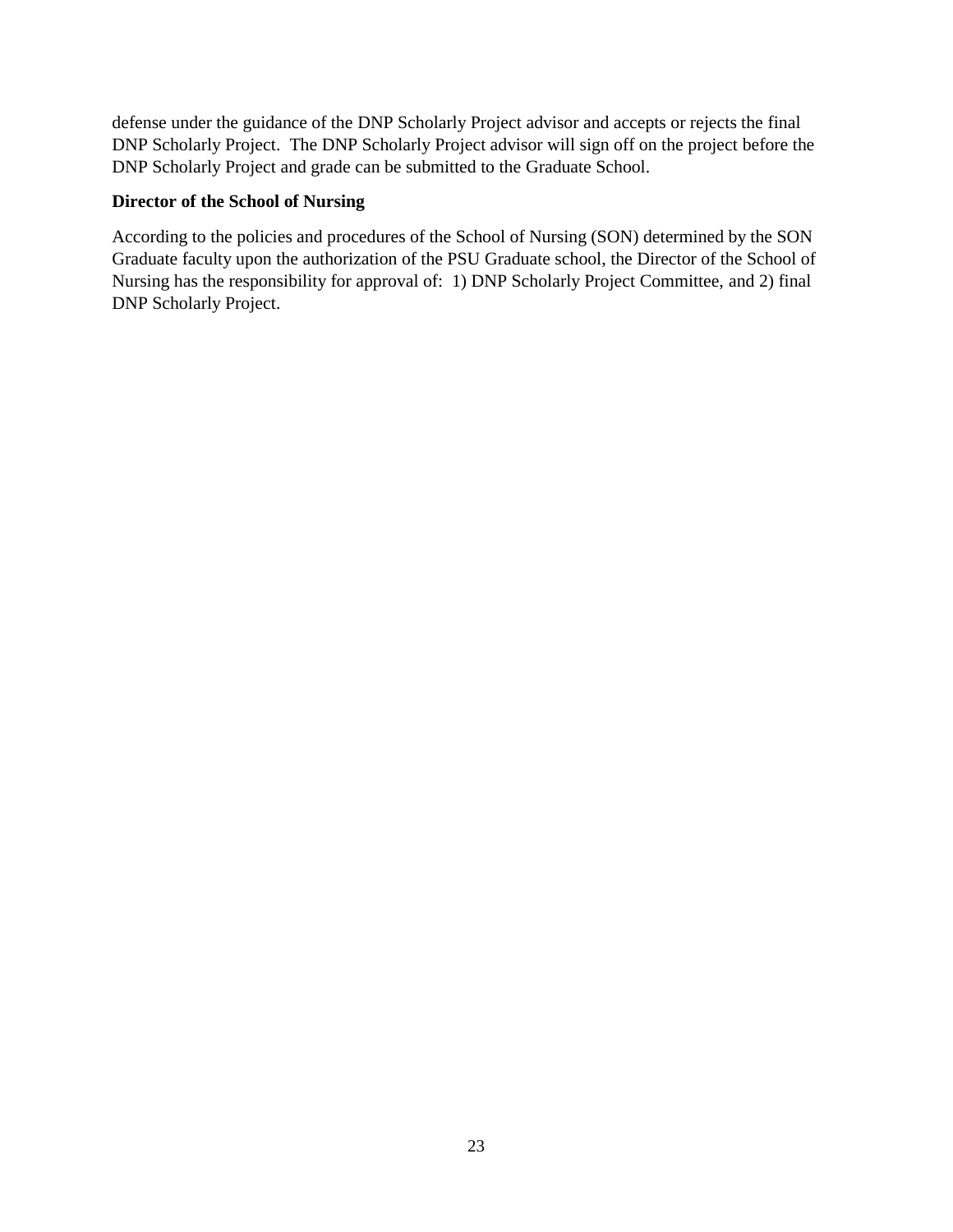# **Appendix A DNP Project Development Worksheet and Planning Guide Irene Ransom Bradley School of Nursing Pittsburg State University**

Student Name:

- 1. Describe the idea/topic of interest for the scholarly project.
- 2. Which DNP Essential(s) will be demonstrated in this idea for a scholarly project? (See <http://www.aacn.nche.edu/dnp/Essentials.pdf> for a pdf of the essentials.)
- 3. Is there the potential for innovation and creativity to affect an outcome?
- 4. Will you be able to expose the scholarly project to public scrutiny and peer review?
- 5. What type of Scholarship is evidenced within the project idea discovery/integration/application/teaching? (\*Moran, Burson & Conrad, 2014, p. 68-69)
- 6. What aspects of practice is the idea focused on population, system, policy?
- 7. Is there a contribution to comprehensive quality health care? Are there specific benefits for a group, population, community, or policy? Does the project advance nursing practice at the local, state, and national levels?
- 8. What areas of expertise and passion does the student bring that they can build on?
- 9. What skill set does the student need to develop in order to successfully implement the scholarly project?
- 10. What skill set does the project require that would be added through the 3rd member of the committee? An outside/practice mentor? A statistician?
- Burson, R. (2020). *Scholarship in practice* in Moran, K, Burson, R., & Conrad, D. *The doctor of nursing practice scholarly project: A framework for success.* Jones & Bartlett Learning.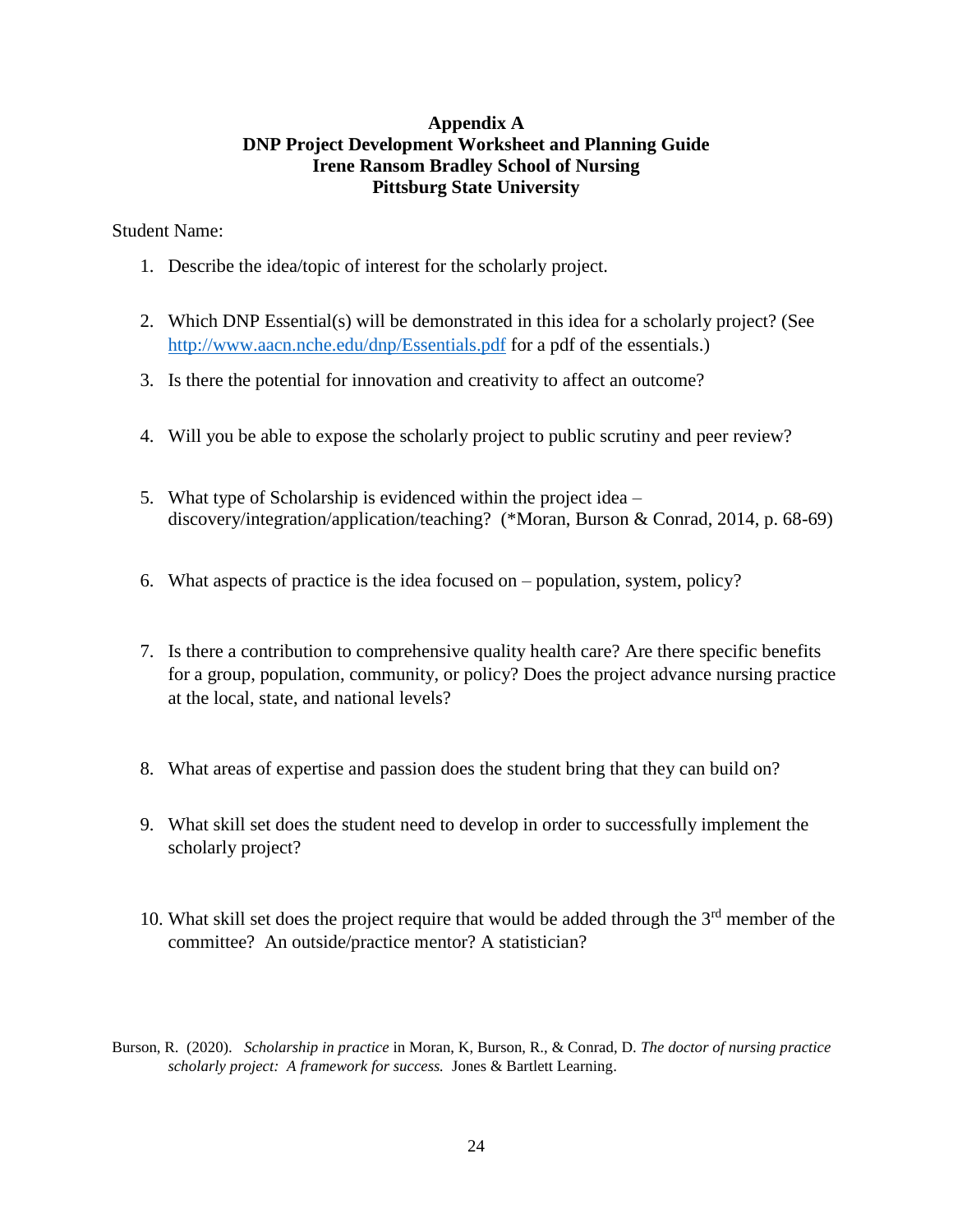# **DNP Scholarly Project Planning Guide**

The following is a planning guide to help you and your DNP Scholarly Project faculty plan completion of project milestones. Please provide an estimate of when you want to have each step completed to review with your Scholarly Project Faculty. The outline works back from completion to start.

Planned completion date:

Project Dissemination Deadline (Written and Oral):

Chapter 5 Completed\*:

Chapter 4 Completed\*:

Project Activity Deadline:

Project Proposal Defense and Scholarly Project Dissemination Agreement Deadline:

Chapter 3 Completed\*:

Chapter 2 Completed\*:

Chapter 1 Completed\*:

\*Completed means the written product has been submitted to the Writing Center for edits and to either your course faculty member or your Scholarly Project Advisor for edits. Edits have been made and approved.

When working with faculty, please anticipate that they will need 2 calendar weeks from the date you submit it to them to provide feedback. Once the 2 calendar weeks have passed, gentle reminders that you are waiting for feedback is acceptable.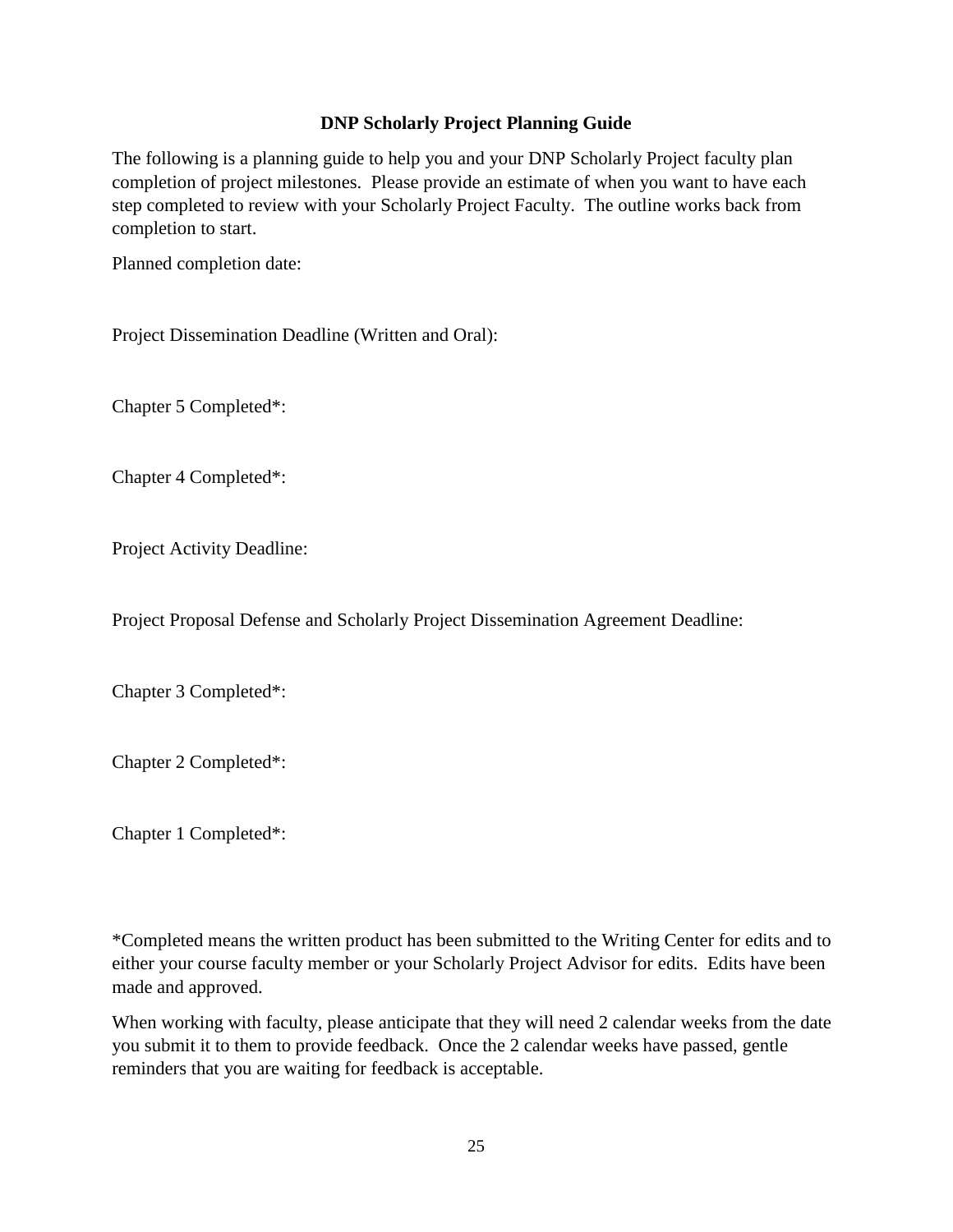# **DNP Student Dissemination Agreement Irene Ransom Bradley School of Nursing Pittsburg State University**

I agree to submit a manuscript of this scholarly project to an appropriate peer reviewed nursing journal and/or submit an abstract for presentation at a professional conference within one year of completion of the project. I will be listed as primary author, my DNP Scholarly Project Advisor will be listed as secondary author and the remainder of my committee may also be listed as authors at the discretion of myself and my Project Advisor, if they so wish. If I am unable to submit the manuscript to a peer reviewed nursing journal or an abstract to a professional conference within one year, I give my DNP Scholarly Project Advisor permission to submit the article or abstract. If the article or abstract is submitted by the DNP Scholarly Project Advisor, I understand that the DNP Scholarly Project Advisor will be listed as primary author and I will be listed as secondary author with the remaining committee members being listed as authors at the discretion of myself and my Project Advisor, if they so wish.

\_\_\_\_\_\_\_\_\_\_\_\_\_\_\_\_\_\_\_\_\_\_\_\_\_\_\_\_\_\_\_\_\_ \_\_\_\_\_\_\_\_\_\_\_\_\_\_\_\_\_\_\_\_\_\_\_\_\_\_\_\_\_\_\_\_\_\_\_\_\_\_\_

\_\_\_\_\_\_\_\_\_\_\_\_\_\_\_\_\_\_\_\_\_\_\_\_\_\_\_\_\_\_\_\_\_

DNP Student Signature DNP Scholarly Project Advisor Signature

Date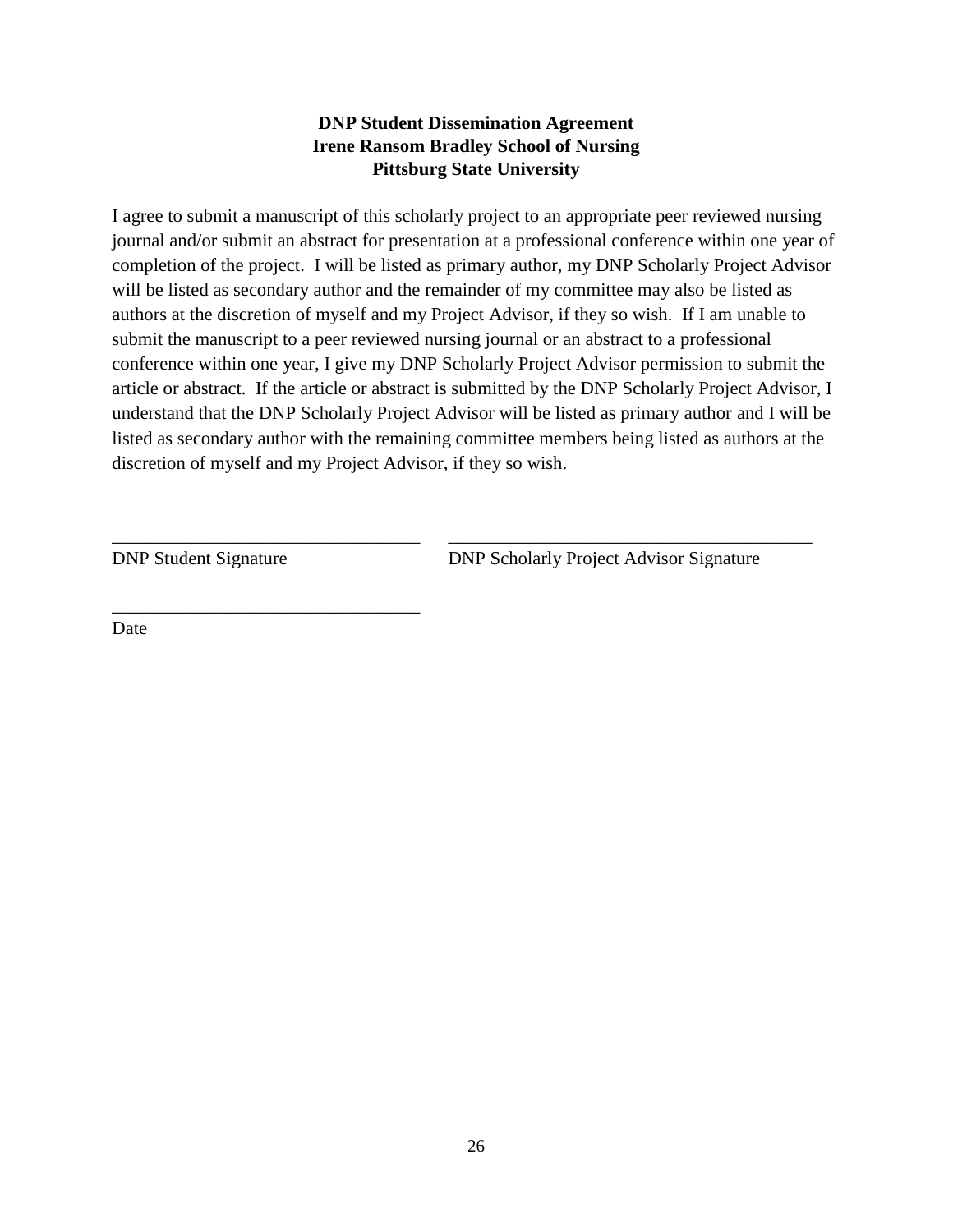# **Appendix B Complete DNP Scholarly Project Written Dissemination Guidelines**

### **Abstract**

Follow the Graduate College guidelines when writing this.

# **Table of Contents**

Type this out for your final project defense; once you have your final copy revised, you can add in the page numbers

# **List of Tables**

(Using a 3-column format, list the number of the table, the title of the table, and the page number where the table can be found in your document. Once you finish your final defense, you can add in the page numbers.)

# **List of Figures**

(Similar to the List of Tables, use a 3-column format, list the number of the figure, the title of the figure, and the page number where the figure can be found in your document. Once you finish your final defense, you can add in the page numbers.)

# **Chapter 1: Introduction/Purpose** (10-15 pages)

 **Description of the Clinical Problem/Issue** - Describe the problem/issue, incidence

**Significance** - focus on significance to patients, society and nursing

**Specific Aims/Purpose** - what will your project do to address the problem & significance of your planned work)

**Theoretical Framework, if appropriate** - link key variables in your planned study to your chosen framework; provide diagrams if appropriate

**Project (Practice) Question(s)/Hypotheses** - number or bullet them

**Definition of Key Terms/Variables** - conceptual definitions

**Logic Model of the Proposed DNP Project –** illustration of relationship between proposed project concepts

**Summary of chapter** - 1-3 paragraphs

# **Chapter 2: Evidence/Integrated Review of the Literature** (12-15 pages)

The organization of Chapter 2 varies depending on the topic and project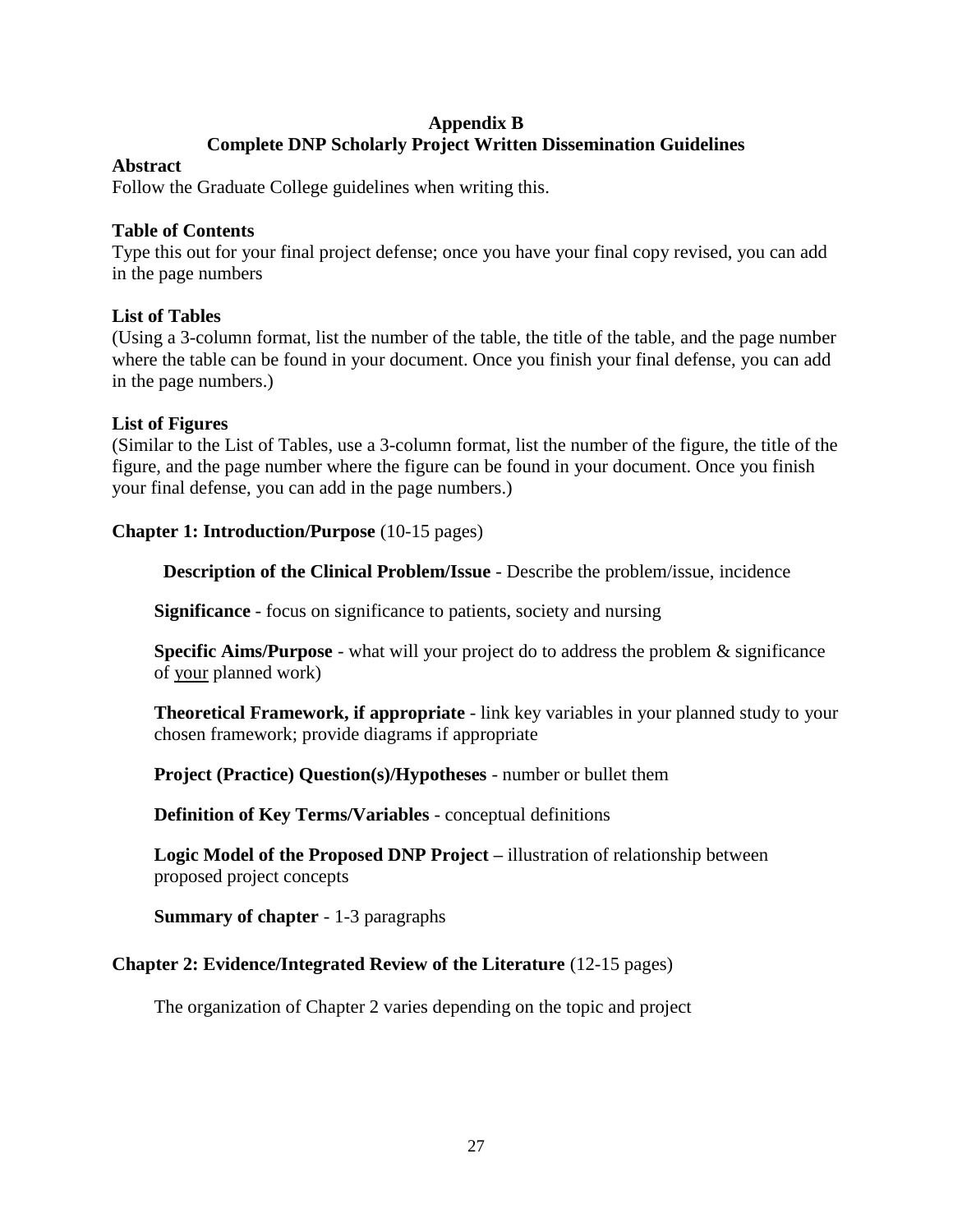# **A. Paragraph outlining the organization of the Chapter**

### **Evidence**

- Traditional review of literature to provide background for the project
- Practice change guidelines and appraisal
- A combination of literature review and practice change guidelines and appraisal

# *Summary of chapter* **-**1-2 paragraphs

**Chapter 3: Methods/Plan** (10-15 pages) As appropriate to the individual project and determined by the DNP Committee, the DNP student may include all or some of the following components.

*A. Project Design* - describe it & justify rationale for choosing, diagrams might be helpful

# *Sample/Target Population*

**Sample Access/Target Population** - Define target & accessible populations, discuss power, if applicable

**Sample/Target Population Recruitment** - where and how subjects will be recruited

# **Inclusion & Exclusion Criteria**

**Protection of Human Subjects** - describe how you will obtain IRB approval, how subjects will be protected, risks & benefits of participation

# *Instruments, if appropriate*

Start out by giving your operational definitions for each variable in your study. For each instrument used, describe what it measures, how it is administered, what type of items (e.g. Likert, open-ended, etc.), how many items, reported measurement reliability (Cronbach's alpha, etc.) in previous studies, measurement validity, level of measurement of the data obtained (i.e. nominal, ordinal, interval, ratio), how scored, range of possible scores, how scores are interpreted (e.g. high scores mean greater anxiety, etc.)

# *Procedure (This section will vary according to type of project and should include some of the following. Please discuss with your Committee Chair during planning.)*

Describe step-by-step what will happen in the project. Suggested aspects to include are:

- Statement about Seeking IRB Approval
- Statement of Mutual Agreement with Cooperating Agency
- Timeline of Project Phases
- Resources Needed Personnel, Technology, Fiscal, etc.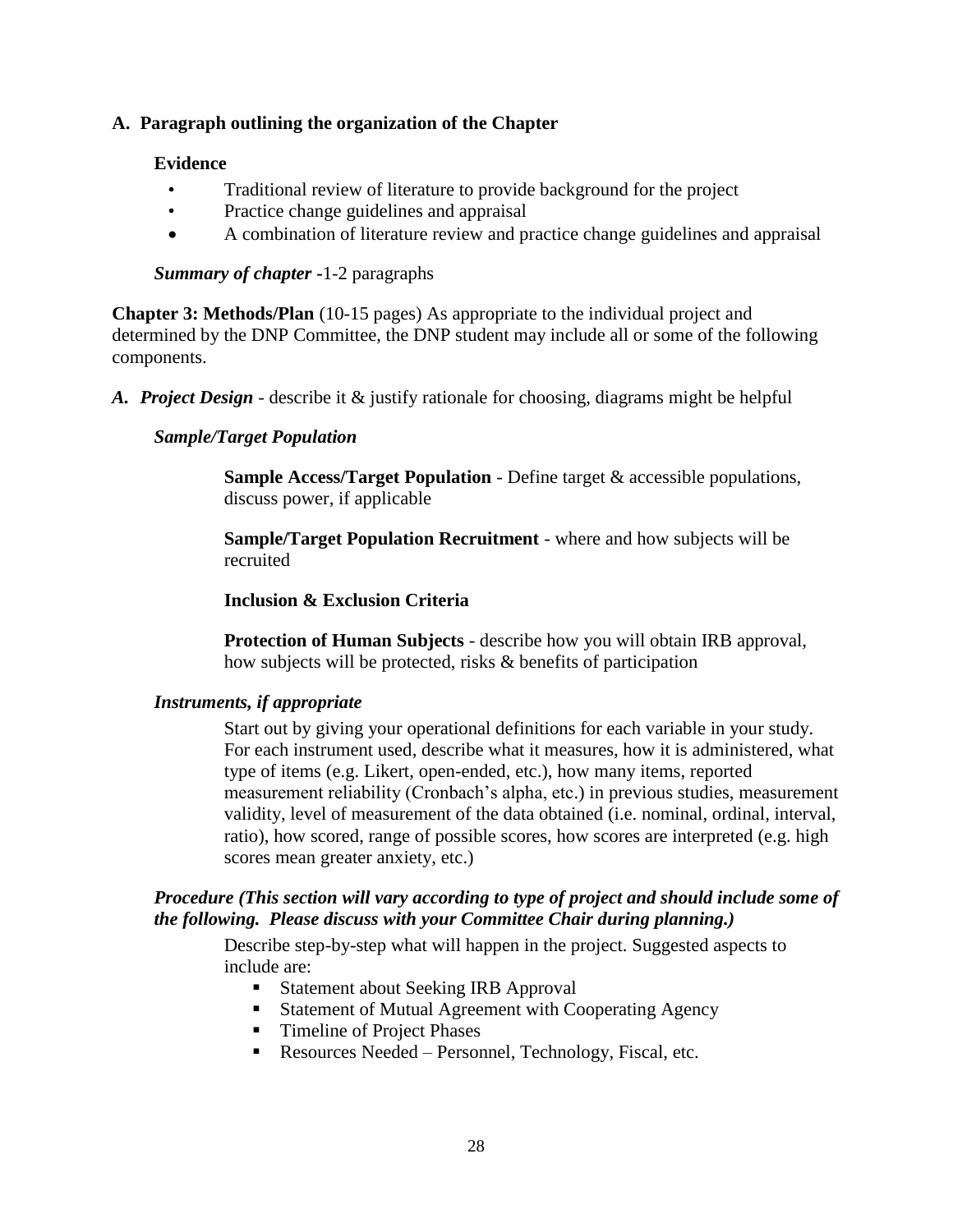- Market analysis, strategic analysis and /or product/services, sales/marketing, operations and financial plan that justifies the need, feasibility and sustainability of the proposed project.
- How you'll identify eligible subjects/participants/organizations; How you'll approach eligible subjects/participants/organizations
- A description of <u>everything</u> that will happen to subjects/participants/organizations in the project (you can never be too detailed here);
- How you'll collect the data, safeguard it, maintain fidelity to project protocol (that means doing the procedure the same way every time with every subject/participant/organization)
- What outcome data will be collected

# *Treatment of Data/Outcomes/Evaluation Plan*

# **Evaluation Measures Linked to Objectives**

**Outcomes/Evidence-based Measures are Appropriate for Objectives**

**Tools/Instruments Described and Linked to Measures and Objectives**

# **Methods of analysis for each Measurement**

# **Evaluation Measures Linked to Objectives**

### *Plan for Sustainability*

Framework for sustainability should include financial as well as systems or political realities.

### **Chapter 4: Evaluation Results** (10-15 pages)

In one paragraph, re-state the overall purpose/aim of the project and each project (practice) question/hypothesis.

### **A. Description of Sample/Population, if appropriate**

Report the demographic characteristics of your sample/population. At a minimum, this includes number of subjects in the sample, length of time it took to collect data, gender, education, race/ethnicity, age. Include any other pertinent demographics important to your study.

### **B. Description of Key Terms/Variables**

Describe your major project variables. If your study has independent and dependent variables, organize this section according to these subheadings.

### **C. Analyses of Project Questions/Hypotheses**

Answer each research question. Remind the reader of each project question/hypothesis. Specify what method you used to analyze the data for each project question/hypothesis: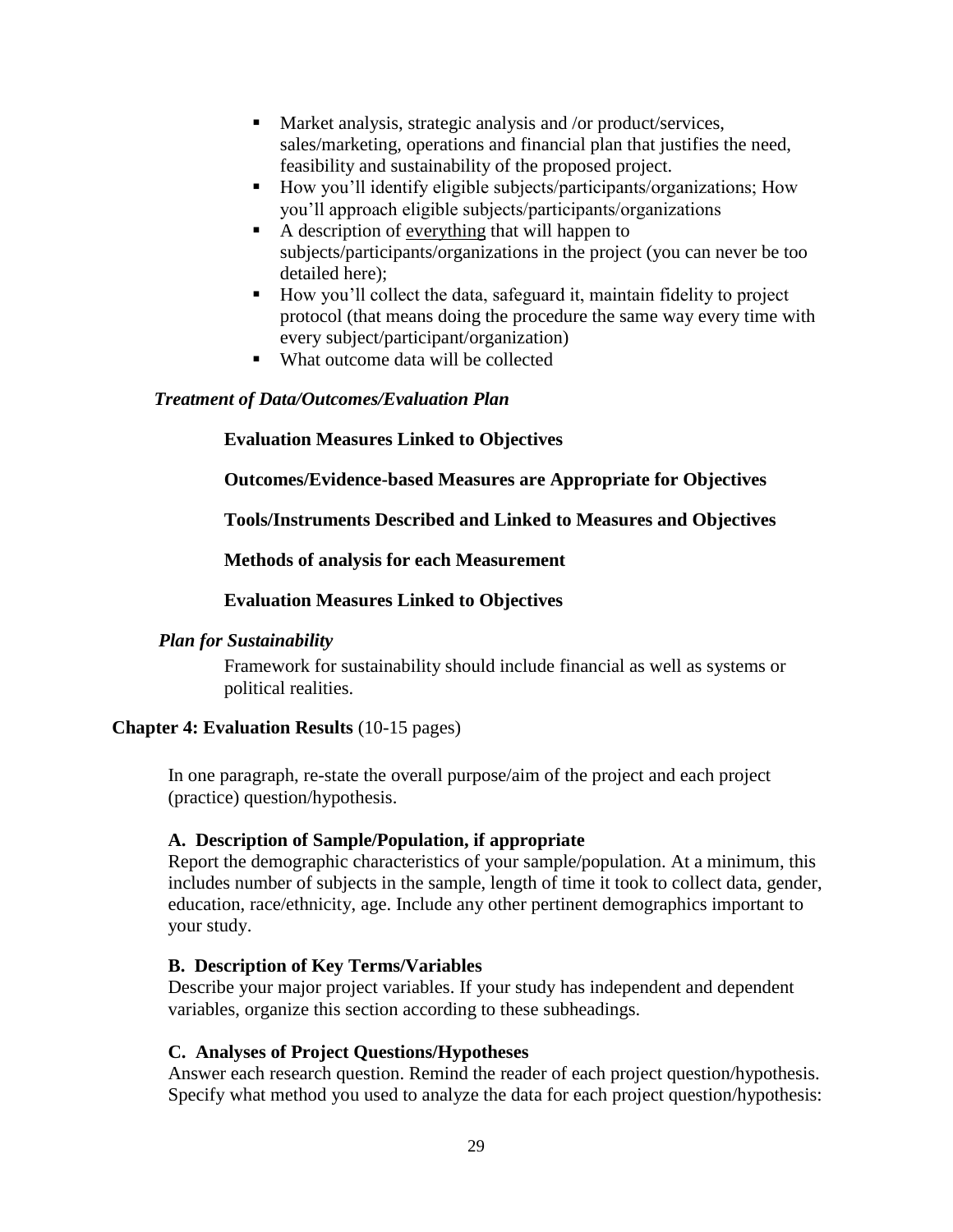descriptive statistics—specify means/SD, frequency; t-tests, ANOVA, correlations, etc. Use tables to visually display the findings. Use a statistics book for guidance on what values are typically reported depending on the test performed—e.g. degrees of freedom, etc. If testing for significance, report the p value and describe in words (i.e. interpret) whether the results were significant or not.

### **D. Additional Statistical Analyses, if appropriate**

Explain any additional analyses that were conducted beyond those performed to answer the research questions. This is where interesting or serendipitous findings should be reported along with a brief explanation/justification of why you performed these additional analyses—in other words, don't allow this section to look like a "fishing expedition" but instead justify why you are including this.

#### **E. Summary**

Restate the purpose of the study. In other words, repeat the major findings of the study.

#### **Chapter 5 : Discussion** (15-20 pages)

#### **A. Relationship of Outcomes to Research**

Start with reminding the reader of the overall purpose of the study and what you discovered through the project. Next, Project Question by Project Question (or hypothesis by hypothesis), address how each result you obtained either supports or refutes previous findings. Speculate on reasons why your outcomes matched or did not match the research (e.g. Was your sample different in some way? Can measurement error explain why your findings are different?). Were there any unexpected outcomes? Speculate why these may have occurred. Are statistics a possible explanation for your results? This section is where the you reflect on the position of your project results within the broader context of nursing knowledge.

#### **B. Observations**

General observations about your project—what was interesting or noteworthy? What did you learn about your topic when conducting your study? Did the study instruments you used perform as you expected them to? Interpret your outcomes—are they worrisome in some way? Reassuring?

#### **C. Evaluation of Your Theoretical Framework, as appropriate**

How do your results support or not support the theoretical framework you used? What other variables (that you didn't include in your study) might explain or better describe or answer your project questions/hypotheses?

### **D. Evaluation of Your Logic Model**

How do your results support or not support the logic model you proposed in chapter 1? Did your project results demonstrate the relationship between concepts in the manner you expected as you developed your logic model for your project proposal?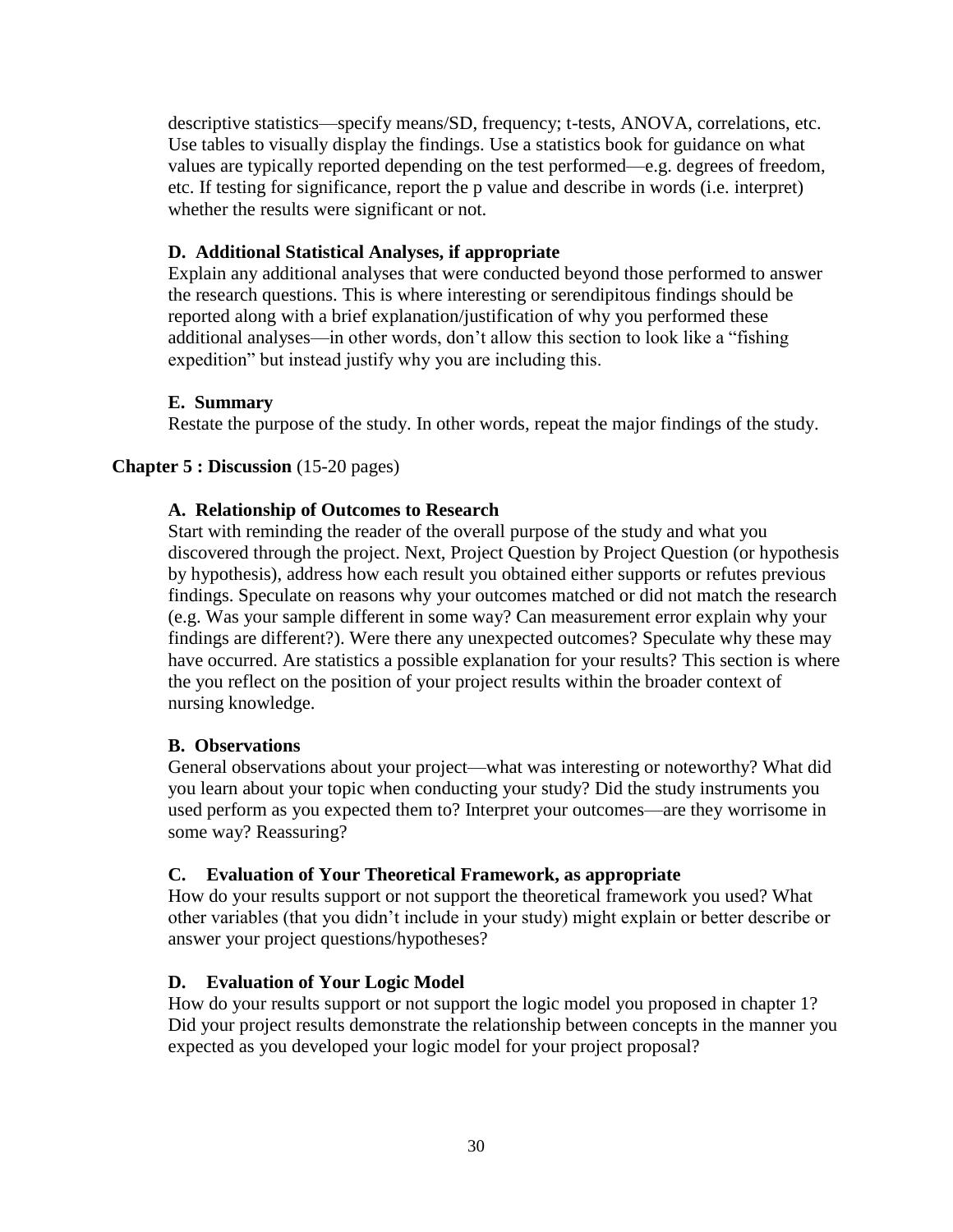# **E. Limitations**

Did your method for sampling introduce bias or error into the results? Was the instrument a factor in limiting your project? (Were the project instruments appropriate for this type of sample? Did you adapt the project instrument? If so, how did that impact your project?) Was time a factor? Were resources (fiscal, organizational, human) a factor?

# **F. Implications for Future Projects and/or Research**

What are the next steps in practice improvement or knowledge development on this topic? How would you improve upon the design of your project for the next time? Should the project be replicated with a different sample? What additional knowledge or practice application is necessary on this topic?

### **G. Implications for Practice/Health Policy/Education**

Discuss the clinical significance of your findings. What are your suggested changes for nursing practice, especially for Advanced Practice Nurses? For nursing education? For health policy?

### **H. Conclusion**

In a paragraph, repeat your overall study aim/purpose and state what your project outcomes have contributed to nursing knowledge, practice, and/or theory.

### **References**

Use APA format! Check the APA manual carefully to be sure volume numbers are italicized, journal names are written out in full and not abbreviated, punctuation is correct, indentation is correct, etc. If you cited it in your paper, it must be in the reference list. If it is in the reference list, you must have cited it in your paper.

### **Appendices**

At a minimum, include copies of the study instrument, a copy of the consent form or cover letter used for consent, a copy of the IRB approval from Pittsburg State University and any other institutions, any permission you may have received to adapt/alter study instruments that you used.

### **Title**

Be sure to have a title that accurately reflects your project. This is critically important because many computer searches rely heavily on the titles of written works and the idea is to share your results with others. The title you choose ideally should help your project be easily found by others with similar interests.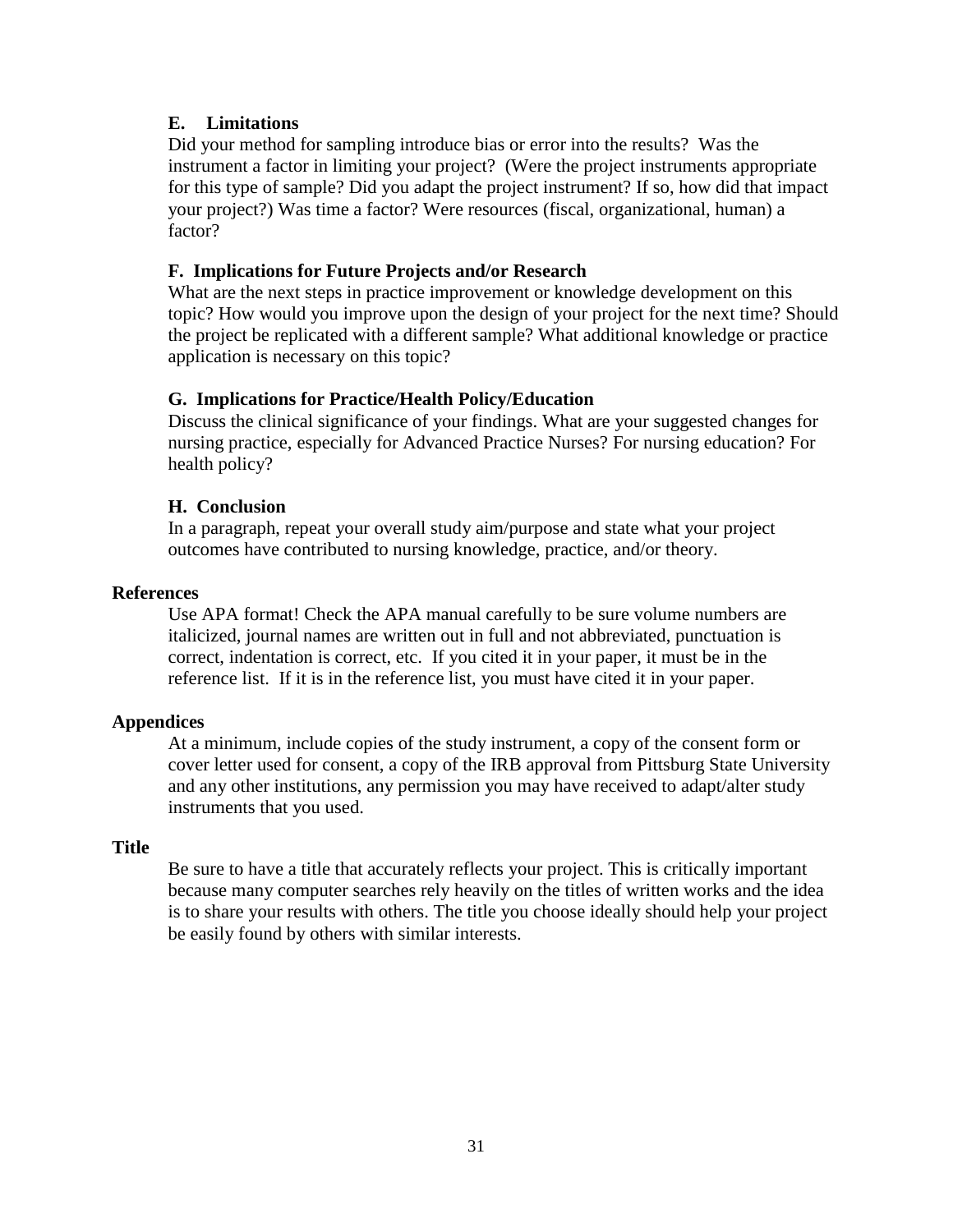# **Other Hints**

- Be sure to use APA format for tables. APA tables are NOT boxed in (i.e. no grid lines) so don't use the "create a table" command in MS Word if it doesn't look like an APA table when printed.
- Use italics for designating statistical symbols
- Try to read several well-written projects by prior students for a more concrete idea of what the finished product should look like. Specifically try to look for one that your project advisor chaired as it will likely reflect the style that your particular advisor prefers
- Plan on writing several drafts of each chapter
- Use APA format for references right in the beginning—using RefWorks or EndNote or another reference management software package is helpful
- Use the project writing guidelines (i.e. margins, etc) posted on the Graduate School website for your proposal approval—students in the past have found that using other formats and then trying to change margins later for the final draft ends up causing problems with spacing and format that is very time-consuming to correct.
- VERY IMPORTANT! When you write your project proposal, it is written in the future tense (what you PLAN to do for the project). However, when preparing the final project report AFTER you have carried out the project, you need to revise the first 3 chapters (i.e. the proposal section) so that they are written in the past tense (because your plan was executed).